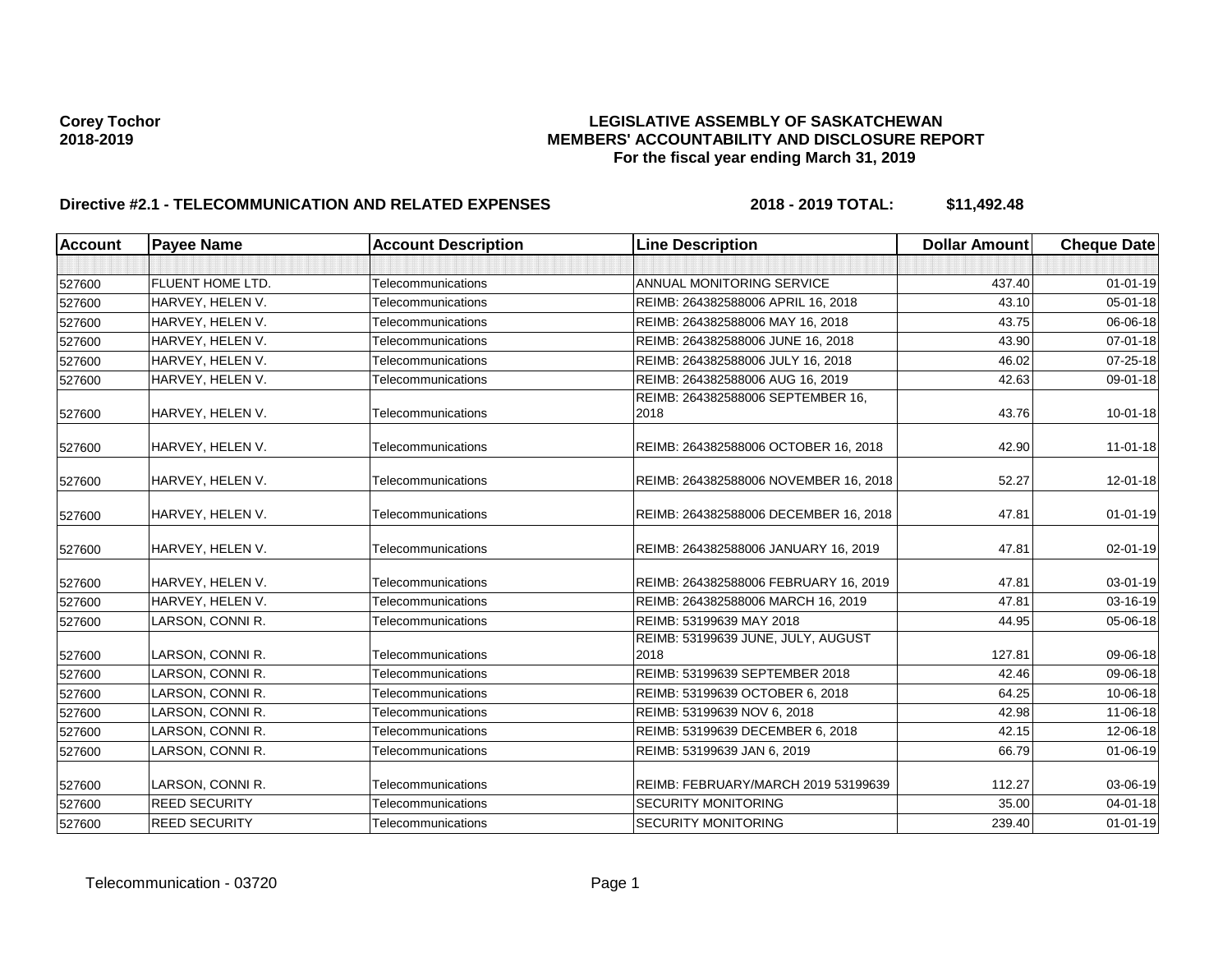| <b>Account</b> | <b>Payee Name</b>    | <b>Account Description</b> | <b>Line Description</b>           | <b>Dollar Amount</b> | <b>Cheque Date</b> |
|----------------|----------------------|----------------------------|-----------------------------------|----------------------|--------------------|
|                |                      |                            |                                   |                      |                    |
| 527600         | <b>REED SECURITY</b> | Telecommunications         | <b>SECURITY MONITORING</b>        | 35.00                | 03-01-19           |
| 527600         | <b>SASKTEL</b>       | Telecommunications         | 255657088006 MARCH 8, 2018        | 67.76                | $04 - 01 - 18$     |
| 527600         | <b>SASKTEL</b>       | Telecommunications         | 911599999007 MARCH 28, 2018       | 564.69               | $04 - 01 - 18$     |
| 527600         | <b>SASKTEL</b>       | Telecommunications         | 255657088006 APRIL 8, 2018        | 48.91                | 04-08-18           |
| 527600         | <b>SASKTEL</b>       | Telecommunications         | 911599999007 APRIL 28, 2018       | 583.07               | 05-01-18           |
| 527600         | <b>SASKTEL</b>       | Telecommunications         | 255657088006 MAY 8, 2018          | 50.94                | 05-08-18           |
| 527600         | <b>SASKTEL</b>       | Telecommunications         | 911599999007 MAY 28, 2018         | 564.60               | 06-01-18           |
| 527600         | <b>SASKTEL</b>       | Telecommunications         | 911599999007 JUNE 28, 2018        | 581.51               | 07-01-18           |
| 527600         | <b>SASKTEL</b>       | Telecommunications         | 255657088006 JUNE 8, 2018         | 48.91                | 07-01-18           |
| 527600         | <b>SASKTEL</b>       | Telecommunications         | 255657088006 JULY 8, 2018         | 48.91                | 07-08-18           |
| 527600         | <b>SASKTEL</b>       | Telecommunications         | 911599999007 JULY 28, 2018        | 564.32               | 08-01-18           |
| 527600         | <b>SASKTEL</b>       | Telecommunications         | 255657088006 AUGUST 8, 2018       | 48.91                | 08-08-18           |
| 527600         | <b>SASKTEL</b>       | Telecommunications         | 911599999007 AUGUST 28, 2018      | 564.14               | 09-01-18           |
| 527600         | <b>SASKTEL</b>       | Telecommunications         | 255657088006 SEPTEMBER 8, 2018    | 48.91                | 09-08-18           |
| 527600         | <b>SASKTEL</b>       | Telecommunications         | 911599999007 SEPTEMBER 28, 2018   | 565.14               | $10 - 01 - 18$     |
| 527600         | <b>SASKTEL</b>       | Telecommunications         | 255657088006 OCTOBER 8, 2018      | 141.82               | 10-08-18           |
| 527600         | <b>SASKTEL</b>       | Telecommunications         | 911599999007 OCTOBER 28, 2018     | 564.06               | $11 - 01 - 18$     |
| 527600         | <b>SASKTEL</b>       | Telecommunications         | 255657088006 NOVEMBER 8, 2018     | 113.73               | 11-08-18           |
| 527600         | <b>SASKTEL</b>       | Telecommunications         | 911599999007 NOVEMBER 28, 2018    | 563.86               | $12 - 01 - 18$     |
| 527600         | <b>SASKTEL</b>       | Telecommunications         | 911599999000 DECEMBER 28, 2018    | 564.13               | $01 - 01 - 19$     |
| 527600         | <b>SASKTEL</b>       | Telecommunications         | 255657088006 DECEMBER 8, 2018     | 113.73               | $01 - 01 - 19$     |
| 527600         | <b>SASKTEL</b>       | Telecommunications         | 255657088006 JANUARY 8, 2019      | 115.83               | 01-08-19           |
| 527600         | <b>SASKTEL</b>       | Telecommunications         | 911599999007 JANUARY 28, 2019     | 564.72               | 02-01-19           |
| 527600         | <b>SASKTEL</b>       | Telecommunications         | 911599999007 FEBRUARY 28, 2019    | 564.35               | 03-01-19           |
| 527600         | <b>SASKTEL</b>       | Telecommunications         | 255657088006 FEBRUARY 8, 2019     | 113.73               | 03-01-19           |
| 527600         | <b>SASKTEL</b>       | Telecommunications         | 255657088006 MARCH 8, 2019        | 113.73               | 03-08-19           |
| 527600         | <b>SASKTEL</b>       | Telecommunications         | RTV - COREY TOCHOR - PERSONAL USE | $-256.38$            | 03-26-19           |
| 527600         | <b>SASKTEL</b>       | Telecommunications         | 911599999007 MARCH 28, 2019       | 564.79               | 03-28-19           |
| 527600         | TOCHOR, COREY J      | Telecommunications         | <b>REIMB: WEBHOSTING</b>          | 38.83                | 03-01-19           |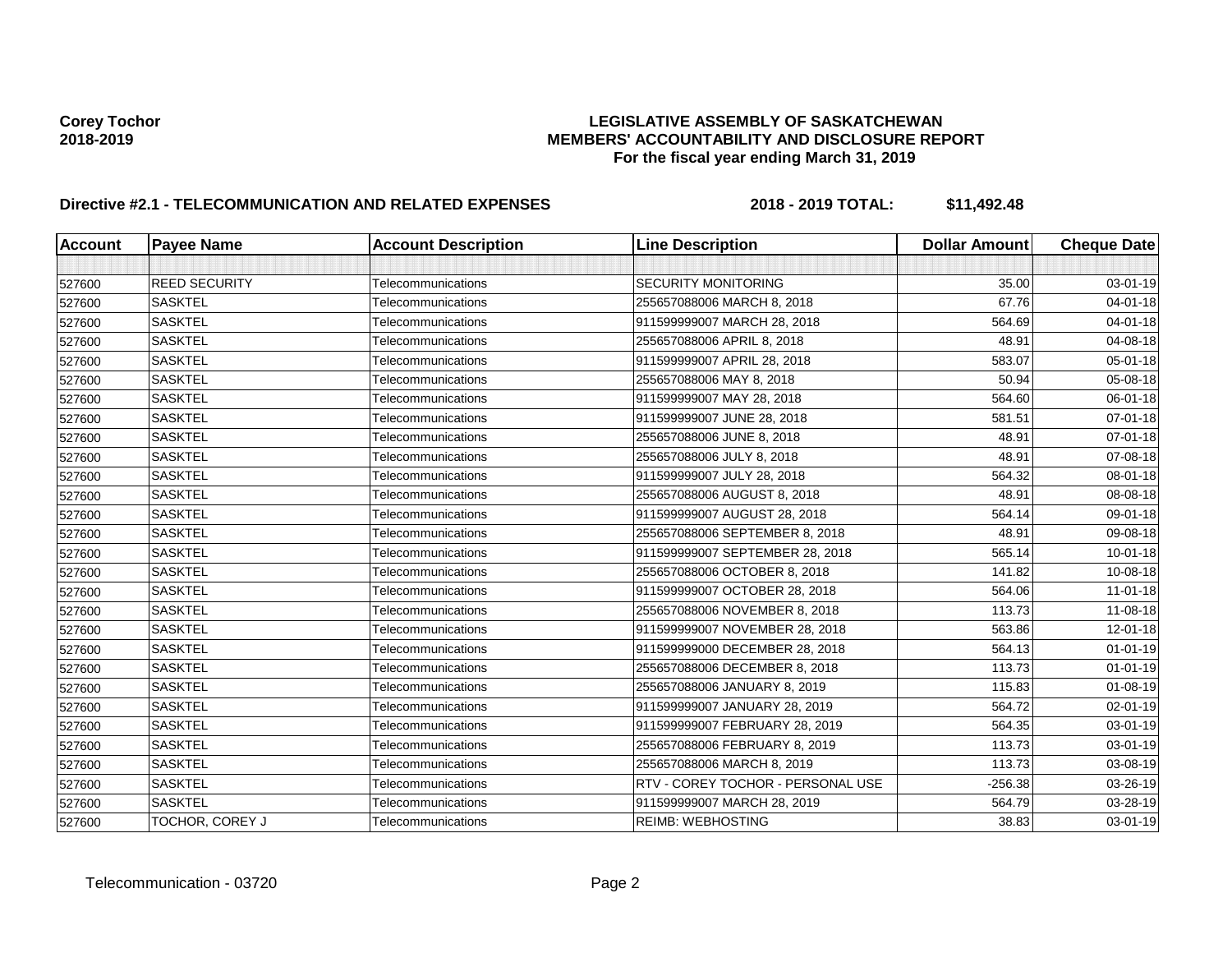| <b>Account</b> | <b>Payee Name</b> | <b>Account Description</b> | <b>Line Description</b>            | <b>Dollar Amount</b> | <b>Cheque Date</b> |
|----------------|-------------------|----------------------------|------------------------------------|----------------------|--------------------|
|                |                   |                            |                                    |                      |                    |
| 527600         | WHITEHEAD, SCOTT  | Telecommunications         | <b>WEBSITE HOSTING, MONITORING</b> | 1,200.00             | 08-01-18           |
| 530600         | <b>SASKTEL</b>    | Placement - Tender Ads     | 911599999007 MARCH 28, 2018        | 18.40                | 04-01-18           |
| 530600         | <b>SASKTEL</b>    | Placement - Tender Ads     | 911599999007 MAY 28, 2018          | 18.40                | 06-01-18           |
| 530600         | <b>SASKTEL</b>    | Placement - Tender Ads     | 911599999007 JUNE 28, 2018         | 18.40                | 07-01-18           |
| 530600         | <b>SASKTEL</b>    | Placement - Tender Ads     | 911599999007 JULY 28, 2018         | 18.40                | 08-01-18           |
| 530600         | <b>SASKTEL</b>    | Placement - Tender Ads     | 911599999007 AUGUST 28, 2018       | 18.40                | 09-01-18           |
| 530600         | <b>SASKTEL</b>    | Placement - Tender Ads     | 911599999007 SEPTEMBER 28, 2018    | 18.40                | $10 - 01 - 18$     |
| 530600         | <b>SASKTEL</b>    | Placement - Tender Ads     | 911599999007 OCTOBER 28, 2018      | 18.40                | $11-01-18$         |
| 530600         | <b>SASKTEL</b>    | Placement - Tender Ads     | 911599999007 NOVEMBER 28, 2018     | 18.40                | 12-01-18           |
| 530600         | <b>SASKTEL</b>    | Placement - Tender Ads     | 911599999000 DECEMBER 28, 2018     | 18.40                | $01 - 01 - 19$     |
| 530600         | <b>SASKTEL</b>    | Placement - Tender Ads     | 911599999007 JANUARY 28, 2019      | 18.40                | 02-01-19           |
| 530600         | <b>SASKTEL</b>    | Placement - Tender Ads     | 911599999007 FEBRUARY 28, 2019     | 18.40                | 03-01-19           |
| 530600         | <b>SASKTEL</b>    | Placement - Tender Ads     | 911599999007 MARCH 28, 2019        | 18.40                | 03-28-19           |
|                |                   |                            |                                    |                      |                    |
|                |                   |                            |                                    |                      |                    |
|                |                   |                            |                                    |                      |                    |
|                |                   |                            |                                    |                      |                    |
|                |                   |                            |                                    |                      |                    |
|                |                   |                            |                                    |                      |                    |
|                |                   |                            |                                    |                      |                    |
|                |                   |                            |                                    |                      |                    |
|                |                   |                            |                                    |                      |                    |
|                |                   |                            |                                    |                      |                    |
|                |                   |                            |                                    |                      |                    |
|                |                   |                            |                                    |                      |                    |
|                |                   |                            |                                    |                      |                    |
|                |                   |                            |                                    |                      |                    |
|                |                   |                            |                                    |                      |                    |
|                |                   |                            |                                    |                      |                    |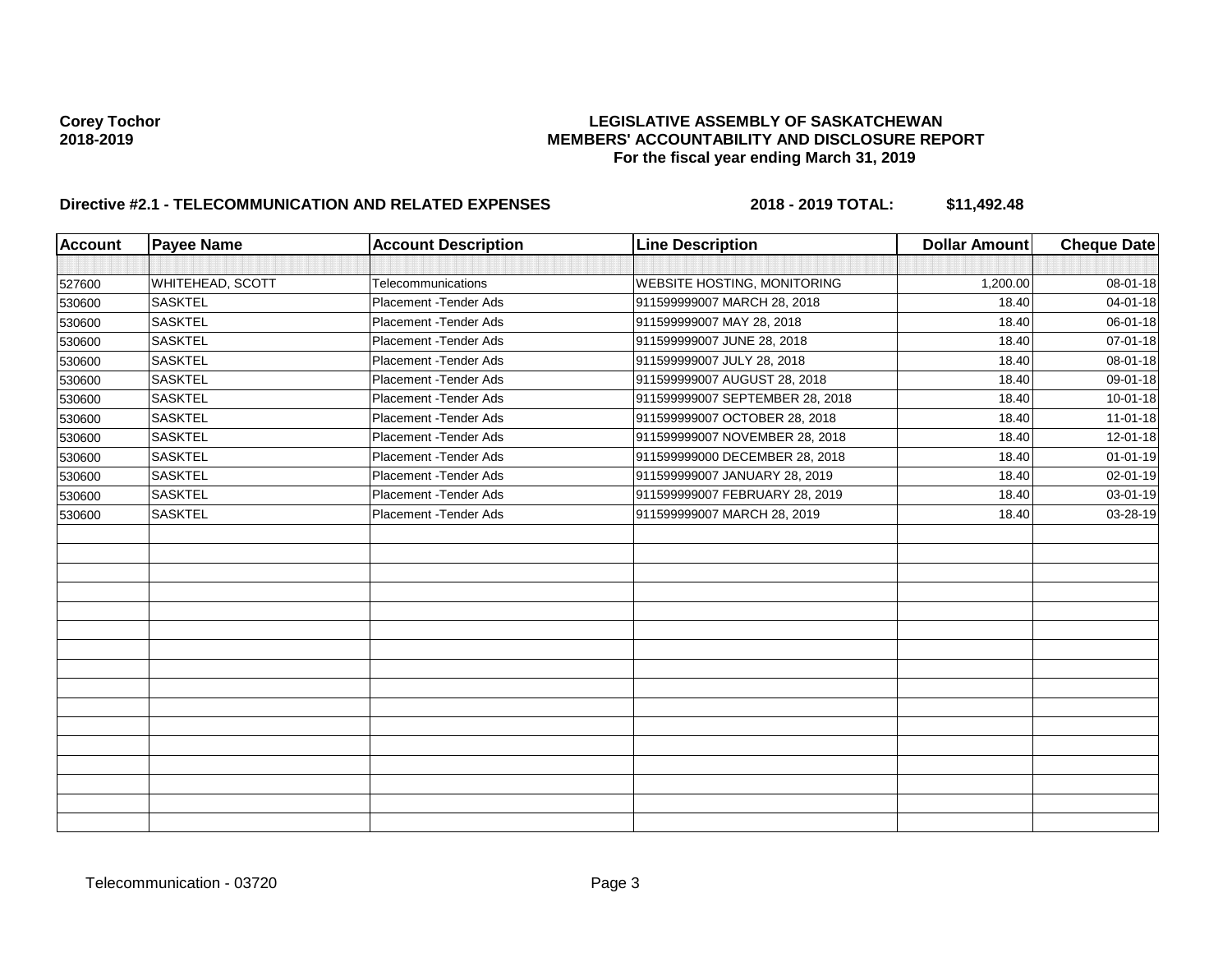| <b>Account</b> | Payee Name | <b>Account Description</b> | <b>Line Description</b> | <b>Dollar Amount</b> | <b>Cheque Date</b> |
|----------------|------------|----------------------------|-------------------------|----------------------|--------------------|
|                |            |                            |                         |                      |                    |
|                |            |                            |                         |                      |                    |
|                |            |                            |                         |                      |                    |
|                |            |                            |                         |                      |                    |
|                |            |                            |                         |                      |                    |
|                |            |                            |                         |                      |                    |
|                |            |                            |                         |                      |                    |
|                |            |                            |                         |                      |                    |
|                |            |                            |                         |                      |                    |
|                |            |                            |                         |                      |                    |
|                |            |                            |                         |                      |                    |
|                |            |                            |                         |                      |                    |
|                |            |                            |                         |                      |                    |
|                |            |                            |                         |                      |                    |
|                |            |                            |                         |                      |                    |
|                |            |                            |                         |                      |                    |
|                |            |                            |                         |                      |                    |
|                |            |                            |                         |                      |                    |
|                |            |                            |                         |                      |                    |
|                |            |                            |                         |                      |                    |
|                |            |                            |                         |                      |                    |
|                |            |                            |                         |                      |                    |
|                |            |                            |                         |                      |                    |
|                |            |                            |                         |                      |                    |
|                |            |                            |                         |                      |                    |
|                |            |                            |                         |                      |                    |
|                |            |                            |                         |                      |                    |
|                |            |                            |                         |                      |                    |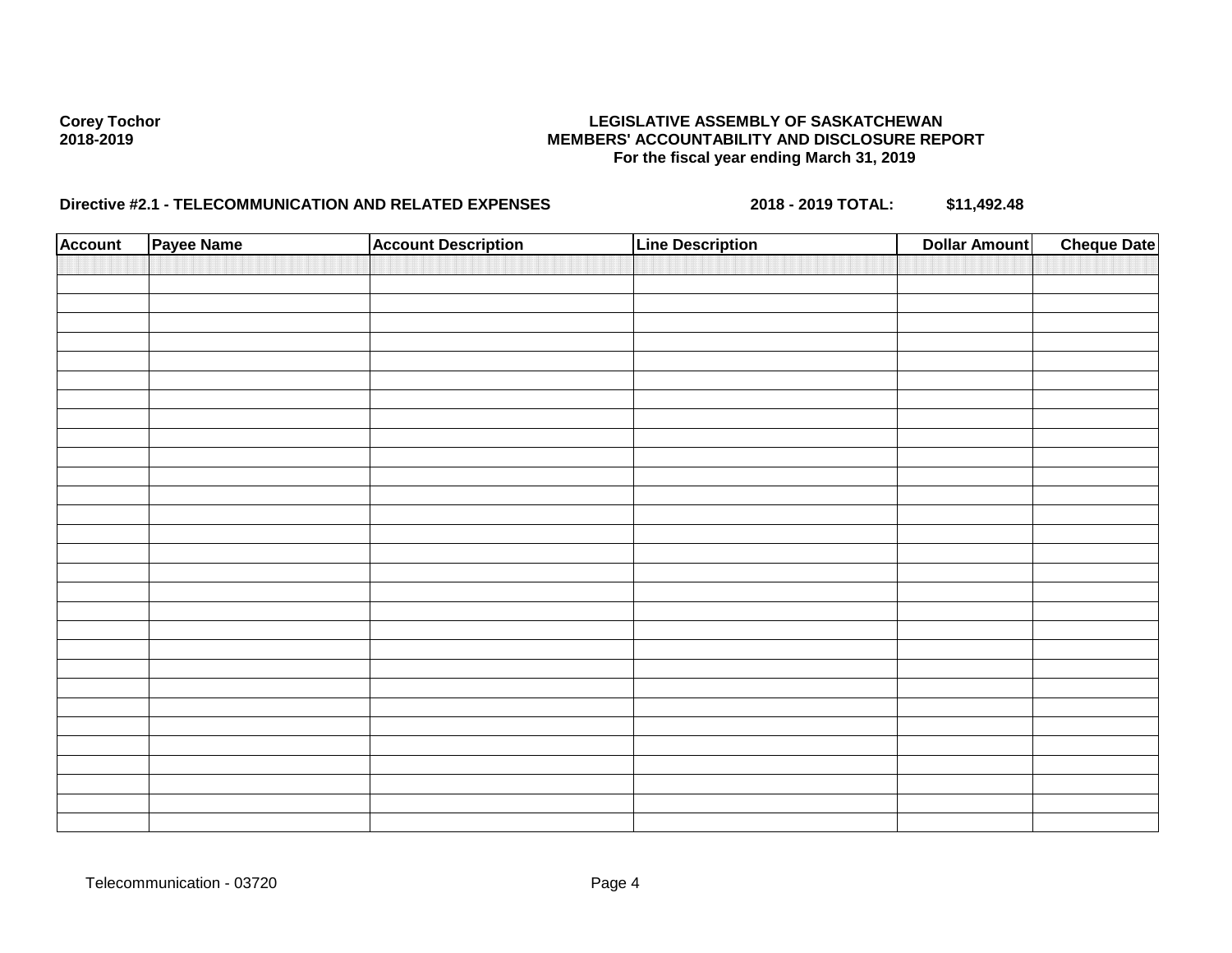| <b>Account</b> | <b>Payee Name</b> | <b>Account Description</b> | <b>Line Description</b> | <b>Cheque Date</b><br>Dollar Amount |
|----------------|-------------------|----------------------------|-------------------------|-------------------------------------|
|                |                   |                            |                         |                                     |
|                |                   |                            |                         |                                     |
|                |                   |                            |                         |                                     |
|                |                   |                            |                         |                                     |
|                |                   |                            |                         |                                     |
|                |                   |                            |                         |                                     |
|                |                   |                            |                         |                                     |
|                |                   |                            |                         |                                     |
|                |                   |                            |                         |                                     |
|                |                   |                            |                         |                                     |
|                |                   |                            |                         |                                     |
|                |                   |                            |                         |                                     |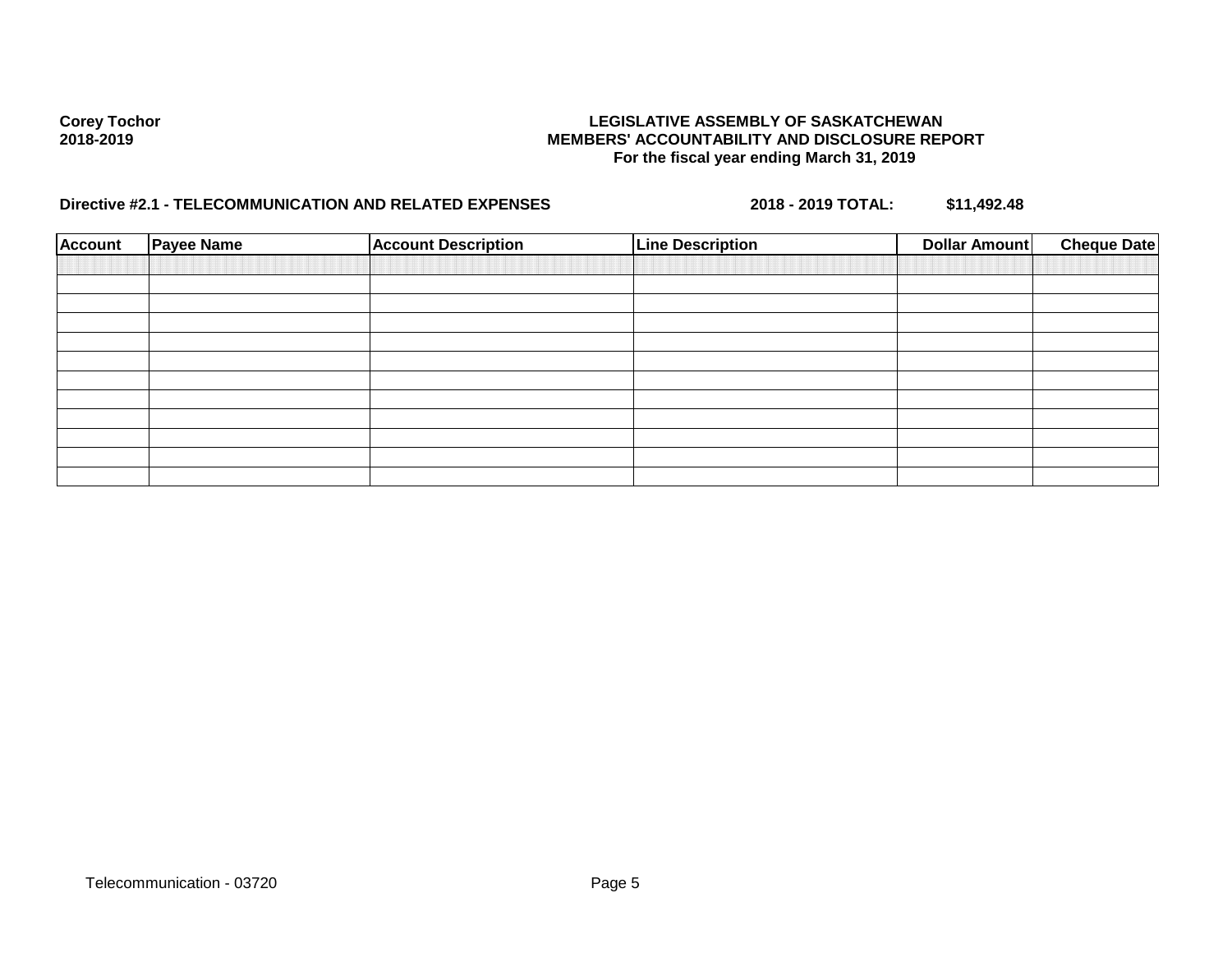### **LEGISLATIVE ASSEMBLY OF SASKATCHEWAN MEMBERS' ACCOUNTABILITY AND DISCLOSURE REPORT For the fiscal year ending March 31, 2019**

| Account | <b>Payee Name</b> | <b>Account Description</b>  | <b>Line Description</b>                            | <b>Dollar Amount</b> | <b>Cheque Date</b> |
|---------|-------------------|-----------------------------|----------------------------------------------------|----------------------|--------------------|
|         |                   |                             |                                                    |                      |                    |
| 541900  | TOCHOR, COREY J   | <b>Elected Rep - Travel</b> | APRIL 2018 MLA REGINA<br><b>ACCOMMODATIONS</b>     | 1,500.00             | 04-26-18           |
| 541900  | TOCHOR, COREY J   | <b>Elected Rep - Travel</b> | <b>MLA TRAVEL APRIL 8 - 24, 2018</b>               | 1,740.85             | 05-03-18           |
| 541900  | TOCHOR, COREY J   | <b>Elected Rep - Travel</b> | MLA TRAVEL APRIL 25 - 30, 2018                     | 541.70               | 05-03-18           |
| 541900  | TOCHOR, COREY J   | <b>Elected Rep - Travel</b> | MLA TRAVEL MAY 1 - 24, 2018                        | 2,010.95             | $06 - 11 - 18$     |
| 541900  | TOCHOR, COREY J   | Elected Rep - Travel        | MLA TRAVEL MAY 27 - 31, 2018                       | 628.50               | 06-11-18           |
| 541900  | TOCHOR, COREY J   | <b>Elected Rep - Travel</b> | MAY 2018 MLA REGINA<br><b>ACCOMMODATIONS</b>       | 1,550.00             | 06-11-18           |
| 541900  | TOCHOR, COREY J   | <b>Elected Rep - Travel</b> | JUNE 2018 MLA REGINA<br><b>ACCOMMODATIONS</b>      | 1,500.00             | 07-03-18           |
| 541900  | TOCHOR, COREY J   | <b>Elected Rep - Travel</b> | JULY 2018 MLA REGINA<br><b>ACCOMMODATIONS</b>      | 1,550.00             | 07-30-18           |
| 541900  | TOCHOR, COREY J   | <b>Elected Rep - Travel</b> | MLA REGINA ACCOMODATION AUGUST<br>2018             | 1,550.00             | 09-05-18           |
| 541900  | TOCHOR, COREY J   | <b>Elected Rep - Travel</b> | MLA TRAVEL AUGUST 7 - 9, 2018                      | 610.76               | 09-13-18           |
| 541900  | TOCHOR, COREY J   | Elected Rep - Travel        | SEPTEMBER 2018 MLA REGINA<br><b>ACCOMMODATIONS</b> | 1,500.00             | $10 - 04 - 18$     |
| 541900  | TOCHOR, COREY J   | <b>Elected Rep - Travel</b> | OCTOBER 2018 MLA REGINA<br><b>ACCOMMODATIONS</b>   | 1,550.00             | 10-25-18           |
| 541900  | TOCHOR, COREY J   | Elected Rep - Travel        | MLA TRAVEL OCTOBER 23 - 31, 2018                   | 1,050.35             | 11-05-18           |
| 541900  | TOCHOR, COREY J   | <b>Elected Rep - Travel</b> | NOVEMBER 2018 MLA REGINA<br><b>ACCOMMODATIONS</b>  | 1,500.00             | 11-29-18           |
| 541900  | TOCHOR, COREY J   | <b>Elected Rep - Travel</b> | MLA TRAVEL NOVEMBER 1 - 22, 2018                   | 2,041.20             | 11-29-18           |
| 541900  | TOCHOR, COREY J   | <b>Elected Rep - Travel</b> | MLA TRAVEL NOVEMBER 25 - 29, 2018                  | 650.40               | 12-05-18           |
| 541900  | TOCHOR, COREY J   | <b>Elected Rep - Travel</b> | MLA TRAVEL DECEMBER 2 - 6, 2018                    | 650.40               | 12-14-18           |
| 541900  | TOCHOR, COREY J   | <b>Elected Rep - Travel</b> | DECEMBER 2018 REGINA<br><b>ACCOMMODATIONS</b>      | 1,550.00             | 12-19-18           |
| 541900  | TOCHOR, COREY J   | <b>Elected Rep - Travel</b> | MLA TRAVEL JANUARY 6 - 8, 2019                     | 406.15               | $01 - 25 - 19$     |
| 541900  | TOCHOR, COREY J   | Elected Rep - Travel        | MLA TRAVEL FEBRUARY 10 - 12, 2019                  | 476.00               | $02 - 15 - 19$     |
| 541900  | TOCHOR, COREY J   | <b>Elected Rep - Travel</b> | MLA TRAVEL MARCH 20 - 28, 2019                     | 786.40               | 03-31-19           |
| 541900  | TOCHOR, COREY J   | Elected Rep - Travel        | MLA TRAVEL MARCH 3 - 19, 2019                      | 1,908.40             | 03-31-19           |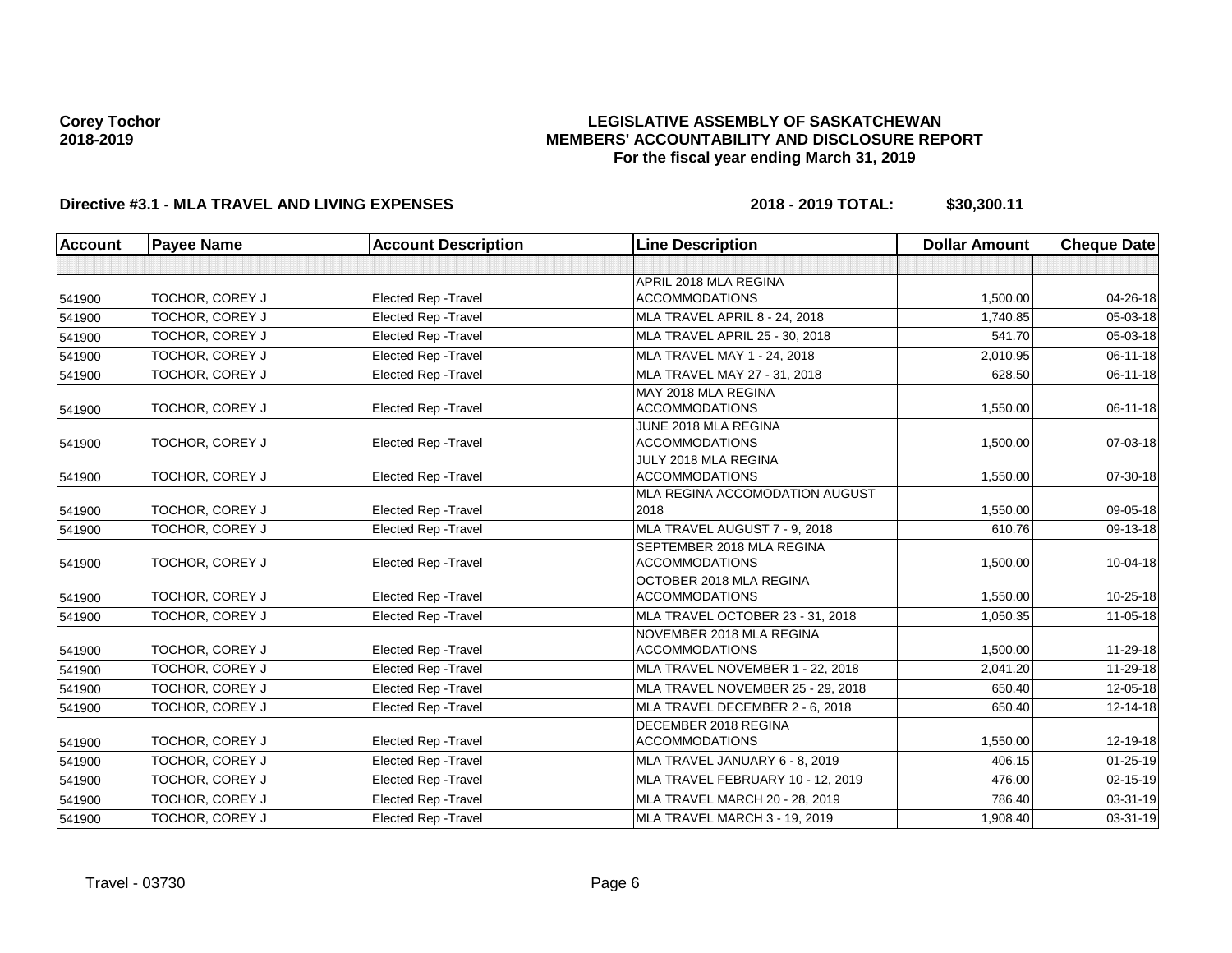### **LEGISLATIVE ASSEMBLY OF SASKATCHEWAN MEMBERS' ACCOUNTABILITY AND DISCLOSURE REPORT For the fiscal year ending March 31, 2019**

| <b>Account</b> | <b>Payee Name</b> | <b>Account Description</b> | <b>Line Description</b>                                  | <b>Dollar Amount</b> | <b>Cheque Date</b> |
|----------------|-------------------|----------------------------|----------------------------------------------------------|----------------------|--------------------|
|                |                   |                            |                                                          |                      |                    |
| 541900         | TOCHOR, COREY J   | Elected Rep - Travel       | JANUARY/FEBRUARY/MARCH 2019 MLA<br>REGINA ACCOMMODATIONS | 3,048.05             | 03-31-19           |
|                |                   |                            |                                                          |                      |                    |
|                |                   |                            |                                                          |                      |                    |
|                |                   |                            |                                                          |                      |                    |
|                |                   |                            |                                                          |                      |                    |
|                |                   |                            |                                                          |                      |                    |
|                |                   |                            |                                                          |                      |                    |
|                |                   |                            |                                                          |                      |                    |
|                |                   |                            |                                                          |                      |                    |
|                |                   |                            |                                                          |                      |                    |
|                |                   |                            |                                                          |                      |                    |
|                |                   |                            |                                                          |                      |                    |
|                |                   |                            |                                                          |                      |                    |
|                |                   |                            |                                                          |                      |                    |
|                |                   |                            |                                                          |                      |                    |
|                |                   |                            |                                                          |                      |                    |
|                |                   |                            |                                                          |                      |                    |
|                |                   |                            |                                                          |                      |                    |
|                |                   |                            |                                                          |                      |                    |
|                |                   |                            |                                                          |                      |                    |
|                |                   |                            |                                                          |                      |                    |
|                |                   |                            |                                                          |                      |                    |
|                |                   |                            |                                                          |                      |                    |
|                |                   |                            |                                                          |                      |                    |
|                |                   |                            |                                                          |                      |                    |
|                |                   |                            |                                                          |                      |                    |
|                |                   |                            |                                                          |                      |                    |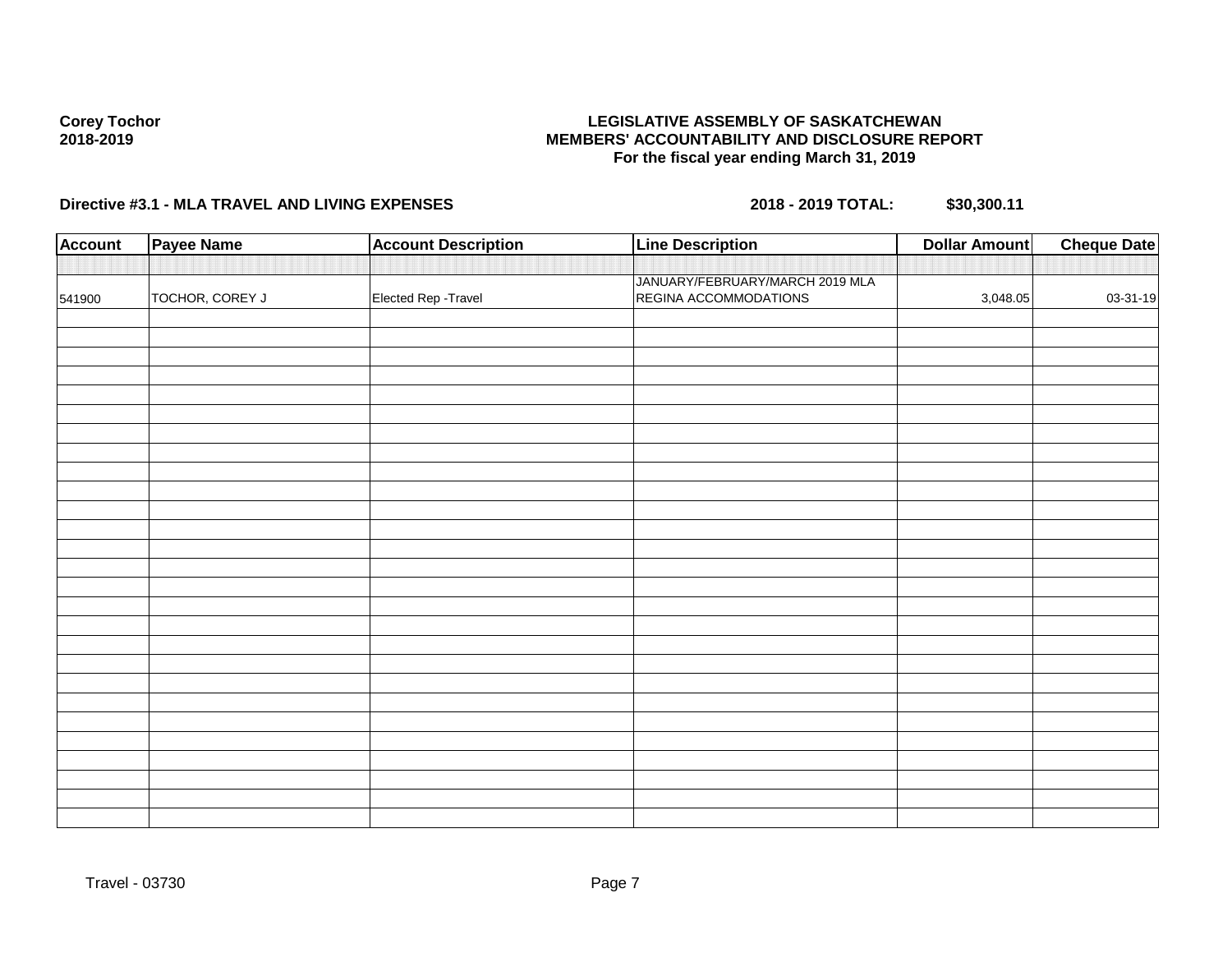### **LEGISLATIVE ASSEMBLY OF SASKATCHEWAN MEMBERS' ACCOUNTABILITY AND DISCLOSURE REPORT For the fiscal year ending March 31, 2019**

| <b>Account</b> | Payee Name | <b>Account Description</b> | <b>Line Description</b> | <b>Dollar Amount</b> | <b>Cheque Date</b> |
|----------------|------------|----------------------------|-------------------------|----------------------|--------------------|
|                |            |                            |                         |                      |                    |
|                |            |                            |                         |                      |                    |
|                |            |                            |                         |                      |                    |
|                |            |                            |                         |                      |                    |
|                |            |                            |                         |                      |                    |
|                |            |                            |                         |                      |                    |
|                |            |                            |                         |                      |                    |
|                |            |                            |                         |                      |                    |
|                |            |                            |                         |                      |                    |
|                |            |                            |                         |                      |                    |
|                |            |                            |                         |                      |                    |
|                |            |                            |                         |                      |                    |
|                |            |                            |                         |                      |                    |
|                |            |                            |                         |                      |                    |
|                |            |                            |                         |                      |                    |
|                |            |                            |                         |                      |                    |
|                |            |                            |                         |                      |                    |
|                |            |                            |                         |                      |                    |
|                |            |                            |                         |                      |                    |
|                |            |                            |                         |                      |                    |
|                |            |                            |                         |                      |                    |
|                |            |                            |                         |                      |                    |
|                |            |                            |                         |                      |                    |
|                |            |                            |                         |                      |                    |
|                |            |                            |                         |                      |                    |
|                |            |                            |                         |                      |                    |
|                |            |                            |                         |                      |                    |
|                |            |                            |                         |                      |                    |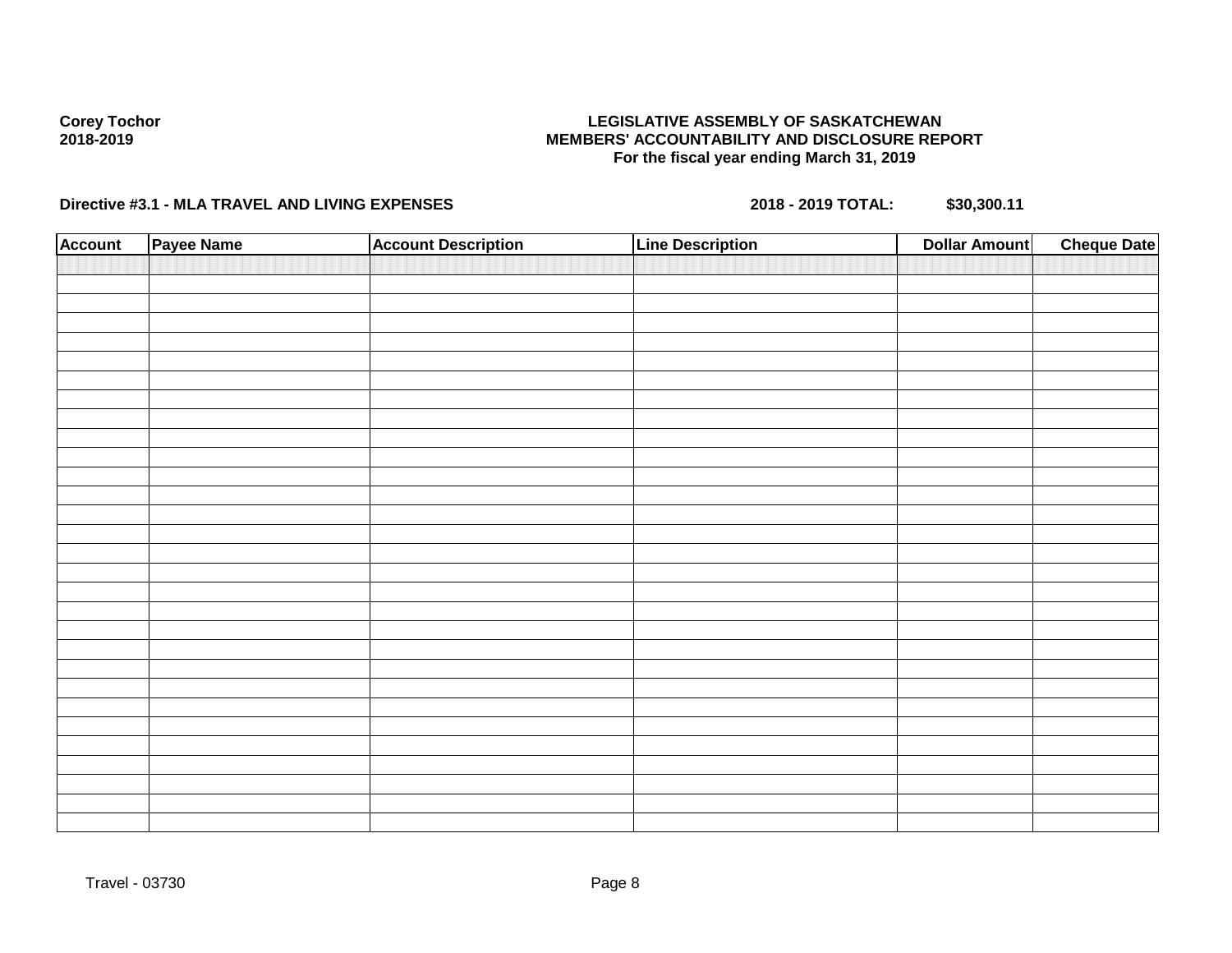### **LEGISLATIVE ASSEMBLY OF SASKATCHEWAN MEMBERS' ACCOUNTABILITY AND DISCLOSURE REPORT For the fiscal year ending March 31, 2019**

| <b>Account</b> | Payee Name | <b>Account Description</b> | <b>Line Description</b> | <b>Dollar Amount</b> | <b>Cheque Date</b> |
|----------------|------------|----------------------------|-------------------------|----------------------|--------------------|
|                |            |                            |                         |                      |                    |
|                |            |                            |                         |                      |                    |
|                |            |                            |                         |                      |                    |
|                |            |                            |                         |                      |                    |
|                |            |                            |                         |                      |                    |
|                |            |                            |                         |                      |                    |
|                |            |                            |                         |                      |                    |
|                |            |                            |                         |                      |                    |
|                |            |                            |                         |                      |                    |
|                |            |                            |                         |                      |                    |
|                |            |                            |                         |                      |                    |
|                |            |                            |                         |                      |                    |
|                |            |                            |                         |                      |                    |
|                |            |                            |                         |                      |                    |
|                |            |                            |                         |                      |                    |
|                |            |                            |                         |                      |                    |
|                |            |                            |                         |                      |                    |
|                |            |                            |                         |                      |                    |
|                |            |                            |                         |                      |                    |
|                |            |                            |                         |                      |                    |
|                |            |                            |                         |                      |                    |
|                |            |                            |                         |                      |                    |
|                |            |                            |                         |                      |                    |
|                |            |                            |                         |                      |                    |
|                |            |                            |                         |                      |                    |
|                |            |                            |                         |                      |                    |
|                |            |                            |                         |                      |                    |
|                |            |                            |                         |                      |                    |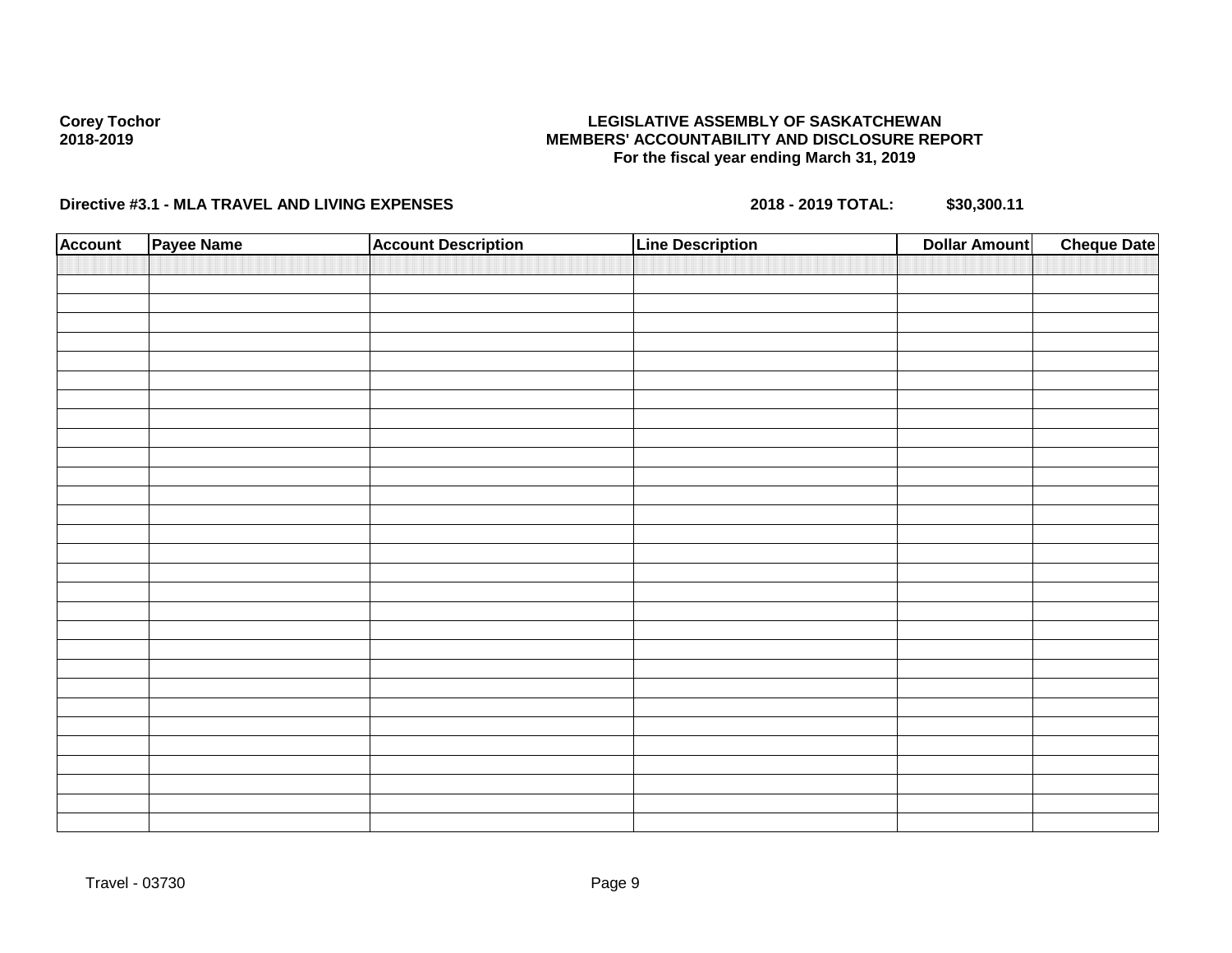### **LEGISLATIVE ASSEMBLY OF SASKATCHEWAN MEMBERS' ACCOUNTABILITY AND DISCLOSURE REPORT For the fiscal year ending March 31, 2019**

| <b>Account</b> | <b>Payee Name</b> | <b>Account Description</b> | <b>Line Description</b> | <b>Dollar Amount</b> | <b>Cheque Date</b> |
|----------------|-------------------|----------------------------|-------------------------|----------------------|--------------------|
|                |                   |                            |                         |                      |                    |
|                |                   |                            |                         |                      |                    |
|                |                   |                            |                         |                      |                    |
|                |                   |                            |                         |                      |                    |
|                |                   |                            |                         |                      |                    |
|                |                   |                            |                         |                      |                    |
|                |                   |                            |                         |                      |                    |
|                |                   |                            |                         |                      |                    |
|                |                   |                            |                         |                      |                    |
|                |                   |                            |                         |                      |                    |
|                |                   |                            |                         |                      |                    |
|                |                   |                            |                         |                      |                    |
|                |                   |                            |                         |                      |                    |
|                |                   |                            |                         |                      |                    |
|                |                   |                            |                         |                      |                    |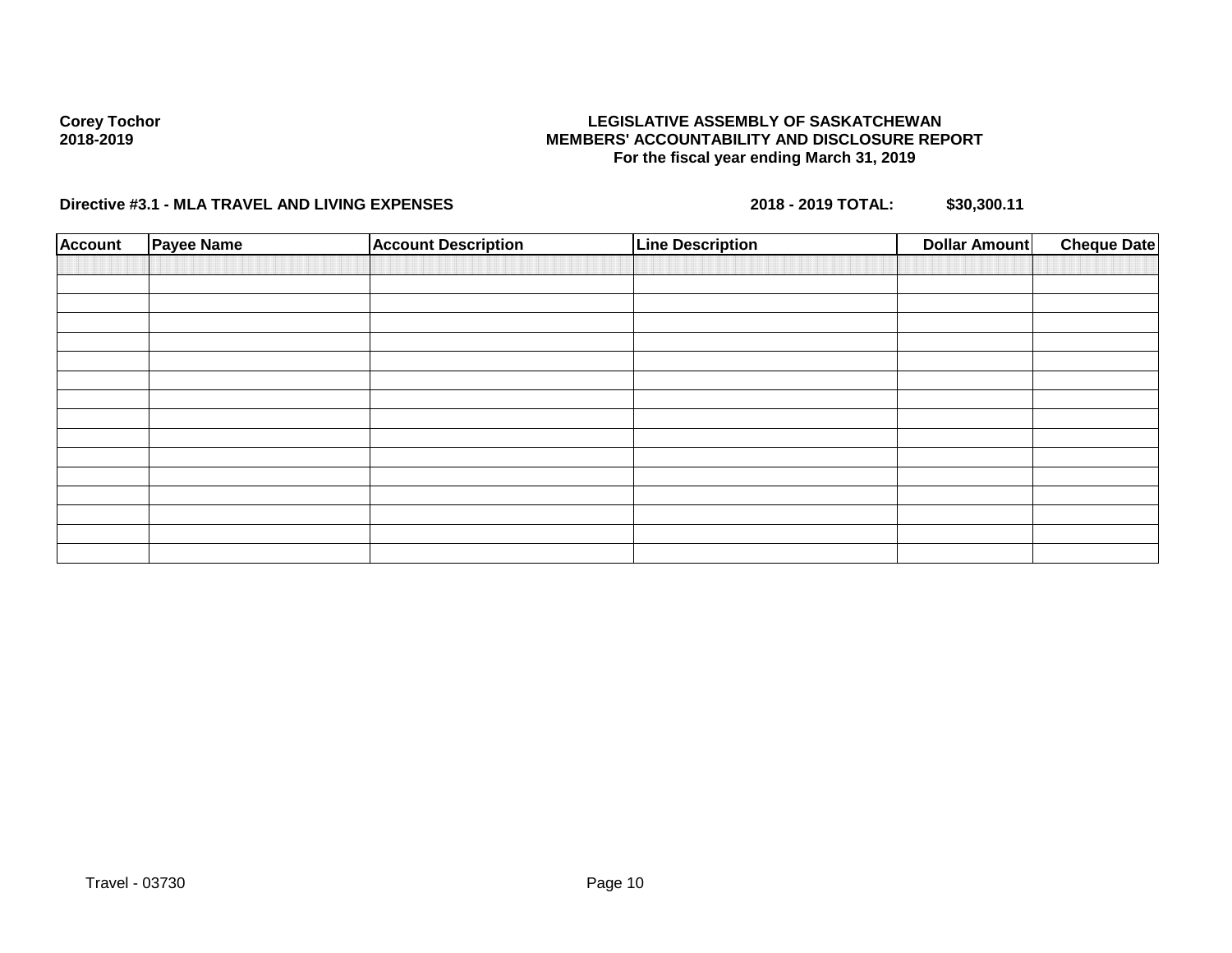### **LEGISLATIVE ASSEMBLY OF SASKATCHEWAN MEMBERS' ACCOUNTABILITY AND DISCLOSURE REPORT For the fiscal year ending March 31, 2019**

| <b>Account</b> | <b>Payee Name</b>     | <b>Account Description</b>                | <b>Line Description</b>            | <b>Dollar Amount</b> | <b>Cheque Date</b> |
|----------------|-----------------------|-------------------------------------------|------------------------------------|----------------------|--------------------|
|                |                       |                                           |                                    |                      |                    |
| 522000         | K.C. CHARITIES INC.   | Rent of Ground, Buildings and Other Space | APRIL 2018 MLA OFFICE RENT         | 1,804.17             | $04 - 01 - 18$     |
| 522000         | K.C. CHARITIES INC.   | Rent of Ground, Buildings and Other Space | MAY 2018 MLA OFFICE RENT           | 1,804.17             | 04-16-18           |
| 522000         | K.C. CHARITIES INC.   | Rent of Ground, Buildings and Other Space | JUNE 2018 MLA OFFICE RENT          | 1,804.17             | 05-18-18           |
| 522000         | K.C. CHARITIES INC.   | Rent of Ground, Buildings and Other Space | JULY 2018 MLA OFFICE RENT          | 1,804.17             | 06-19-18           |
| 522000         | K.C. CHARITIES INC.   | Rent of Ground, Buildings and Other Space | <b>AUGUST 2018 MLA OFFICE RENT</b> | 1,804.17             | 07-18-18           |
| 522000         | K.C. CHARITIES INC.   | Rent of Ground, Buildings and Other Space | SEPTEMBER 2018 MLA OFFICE RENT     | 1,804.17             | 08-17-18           |
| 522000         | K.C. CHARITIES INC.   | Rent of Ground, Buildings and Other Space | OCTOBER 2018 MLA OFFICE RENT       | 1,804.17             | 09-19-18           |
| 522000         | K.C. CHARITIES INC.   | Rent of Ground, Buildings and Other Space | NOVEMBER 2018 MLA OFFICE RENT      | 1,804.17             | 10-16-18           |
| 522000         | K.C. CHARITIES INC.   | Rent of Ground, Buildings and Other Space | DECEMBER 2018 MLA OFFICE RENT      | 1,804.17             | $11 - 16 - 18$     |
| 522000         | K.C. CHARITIES INC.   | Rent of Ground, Buildings and Other Space | JANUARY 2019 MLA OFFICE RENT       | 1,804.17             | 12-18-18           |
| 522000         | K.C. CHARITIES INC.   | Rent of Ground, Buildings and Other Space | FEBRUARY 2019 MLA OFFICE RENT      | 1,804.17             | $01 - 15 - 19$     |
| 522000         | K.C. CHARITIES INC.   | Rent of Ground, Buildings and Other Space | MAR/19 MLA OFFICE RENT             | 1,804.17             | $02 - 11 - 19$     |
| 522500         | CHERRY INSURANCE LTD. | <b>Insurance Premiums</b>                 | 2018/19 INSURANCE #C70085992-6     | 650.84               | $12 - 01 - 18$     |
| 522700         | SASKATOON, CITY OF    | Utilities - Electricity and Nat Gas       | 102345456 APRIL 17, 2018           | 88.96                | 05-01-18           |
| 522700         | SASKATOON, CITY OF    | Utilities - Electricity and Nat Gas       | 102345456 MAY 17, 2018             | 85.71                | 06-01-18           |
| 522700         | SASKATOON, CITY OF    | Utilities - Electricity and Nat Gas       | 102345456 JUN/18                   | 83.23                | 07-01-18           |
| 522700         | SASKATOON, CITY OF    | Utilities - Electricity and Nat Gas       | 102345456 JUL/18                   | 73.45                | $07 - 17 - 18$     |
| 522700         | SASKATOON, CITY OF    | Utilities - Electricity and Nat Gas       | 102345456 AUG/19                   | 79.08                | 09-01-18           |
| 522700         | SASKATOON, CITY OF    | Utilities - Electricity and Nat Gas       | 102345456 SEPTEMBER 17, 2018       | 77.40                | $10 - 01 - 18$     |
| 522700         | SASKATOON, CITY OF    | Utilities - Electricity and Nat Gas       | 102345456 OCTOBER 17, 2018         | 84.59                | 11-01-18           |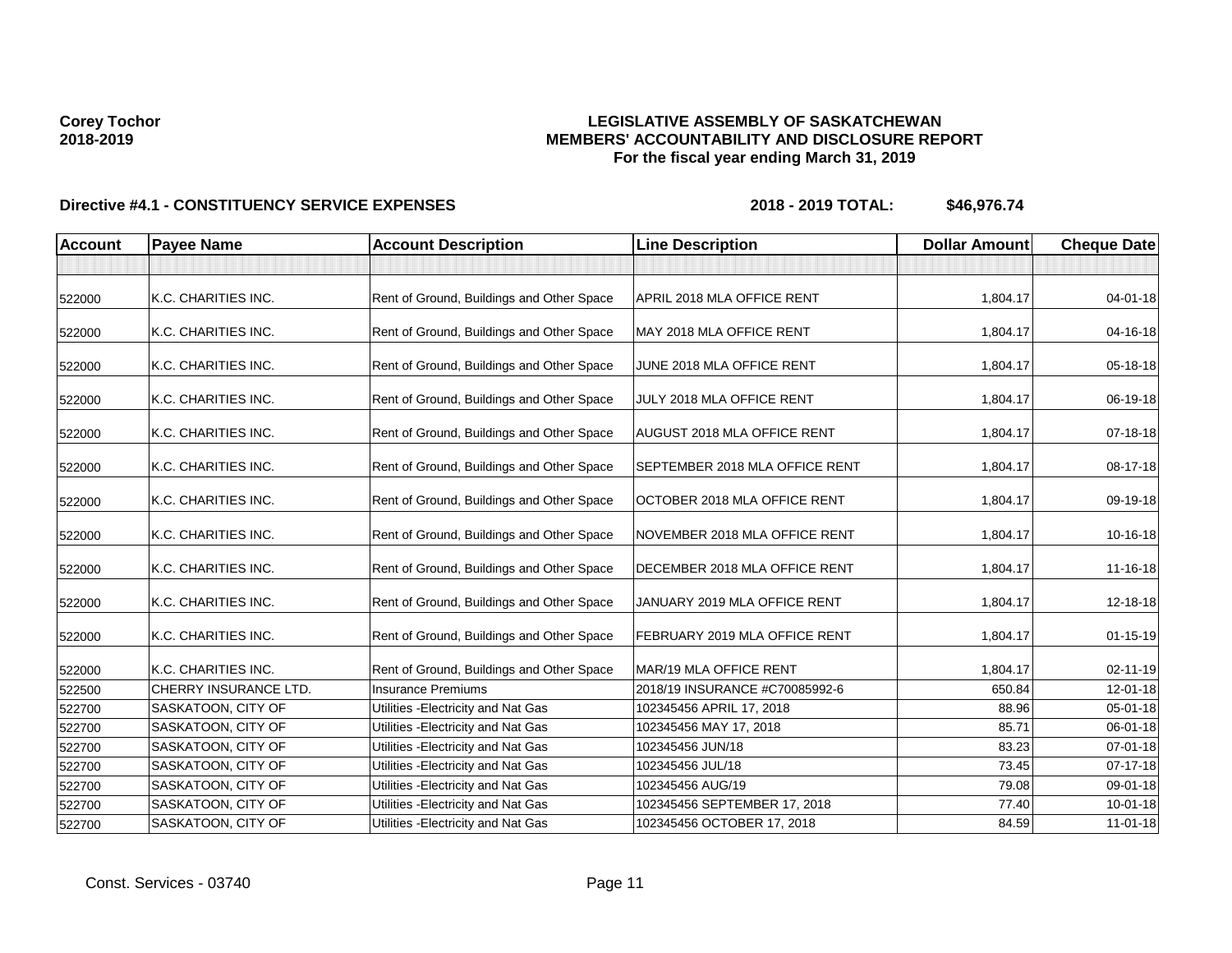### **LEGISLATIVE ASSEMBLY OF SASKATCHEWAN MEMBERS' ACCOUNTABILITY AND DISCLOSURE REPORT For the fiscal year ending March 31, 2019**

| <b>Account</b> | <b>Payee Name</b>                            | <b>Account Description</b>              | <b>Line Description</b>                                     | <b>Dollar Amount</b> | <b>Cheque Date</b> |
|----------------|----------------------------------------------|-----------------------------------------|-------------------------------------------------------------|----------------------|--------------------|
|                |                                              |                                         |                                                             |                      |                    |
| 522700         | SASKATOON, CITY OF                           | Utilities - Electricity and Nat Gas     | 102345456 NOVEMBER 17, 2018                                 | 86.45                | $12 - 01 - 18$     |
| 522700         | <b>SASKATOON, CITY OF</b>                    | Utilities - Electricity and Nat Gas     | 102345456 DECEMBER 17, 2018                                 | 88.26                | $01 - 01 - 19$     |
| 522700         | <b>SASKATOON, CITY OF</b>                    | Utilities - Electricity and Nat Gas     | 102345456 JANUARY 17, 2019                                  | 87.37                | $02 - 01 - 19$     |
| 522700         | SASKATOON, CITY OF                           | Utilities - Electricity and Nat Gas     | 102345456 FEBRUARY 17, 2019                                 | 98.85                | 03-01-19           |
| 522700         | SASKATOON, CITY OF                           | Utilities - Electricity and Nat Gas     | 102345456 MARCH 17, 2019                                    | 82.04                | 03-17-19           |
| 525000         | HARVEY, HELEN V.                             | Postal, Courier, Freight and Related    | <b>POSTAGE</b>                                              | 10.50                | $12 - 01 - 18$     |
| 525000         | LARSON, CONNI R.                             | Postal, Courier, Freight and Related    | <b>POSTAGE</b>                                              | 5.25                 | $04 - 10 - 18$     |
| 525000         | <b>STAPLES BUSINESS DEPOT</b>                | Postal, Courier, Freight and Related    | POSTAGE/OFFICE SUPPLIES                                     | 270.30               | 12-05-18           |
| 525000         | <b>STAPLES BUSINESS DEPOT</b>                | Postal, Courier, Freight and Related    | 93314 POSTAGE/OFFICE SUPPLIES                               | 180.20               | $02 - 01 - 19$     |
| 525000         | ULTRA PRINT SERVICES LTD.                    | Postal, Courier, Freight and Related    | <b>CHRISTMAS CARDS/ENVELDOPES</b>                           | 922.08               | $01 - 01 - 19$     |
| 530000         | <b>BELL MEDIA INC.</b>                       | <b>Communications Development Costs</b> | <b>ADVERTISING PRODUCTION</b>                               | 125.00               | $01 - 01 - 19$     |
| 530300         | MARU GROUP CANADA INC.                       | Primary Research/Focus group            | AD HOC CONSULTING - BRAND<br><b>HEALTH/TRACKING U&amp;A</b> | 632.98               | 08-01-18           |
| 530300         | MARU GROUP CANADA INC.                       | Primary Research/Focus group            | AD HOC CONSULTING-BRAND<br>HEALTH/TRACKING/U&A              | 632.98               | $10 - 01 - 18$     |
| 530300         | <b>MARU GROUP CANADA INC.</b>                | Primary Research/Focus group            | <b>GROUP AD HOC CONSULTING</b>                              | 632.98               | $11-01-18$         |
| 530300         | MARU GROUP CANADA INC.                       | Primary Research/Focus group            | GROUP AD AD CONSULTING                                      | 632.98               | $12 - 01 - 18$     |
| 530500         | BELL MEDIA INC.                              | Media Placement                         | <b>ADVERTISING</b>                                          | 990.00               | $01 - 01 - 19$     |
| 530500         | <b>BELL MEDIA INC.</b>                       | Media Placement                         | <b>ADVERTISING</b>                                          | 510.00               | $02 - 01 - 19$     |
| 530500         | CHABAD OF SASKATOON                          | Media Placement                         | <b>ADVERTISING</b>                                          | 77.84                | $11 - 01 - 18$     |
| 530500         | <b>CREATIVE FIRE</b>                         | Media Placement                         | <b>ADVERTISING</b>                                          | 1,061.20             | 08-17-18           |
| 530500         | <b>CREATIVE FIRE</b>                         | Media Placement                         | <b>ADVERTISING</b>                                          | 2,316.03             | 12-01-18           |
| 530500         | <b>CREATIVE FIRE</b>                         | Media Placement                         | <b>ADVERTISING</b>                                          | 1,462.68             | 03-26-19           |
| 530500         | <b>SASKATOON CHILDREN'S CHOIR</b>            | Media Placement                         | <b>ADVERTISING</b>                                          | 40.00                | $12 - 01 - 18$     |
| 530500         | <b>SASKATOON EXPRESS</b><br><b>NEWSPAPER</b> | Media Placement                         | <b>ADVERTISING</b>                                          | 44.16                | $07 - 01 - 18$     |
| 530500         | <b>SASKATOON EXPRESS</b><br><b>NEWSPAPER</b> | Media Placement                         | <b>ADVERTISING</b>                                          | 325.00               | $11 - 01 - 18$     |
| 530500         | <b>SASKATOON EXPRESS</b><br><b>NEWSPAPER</b> | Media Placement                         | <b>ADVERTISING</b>                                          | 325.00               | $03 - 27 - 19$     |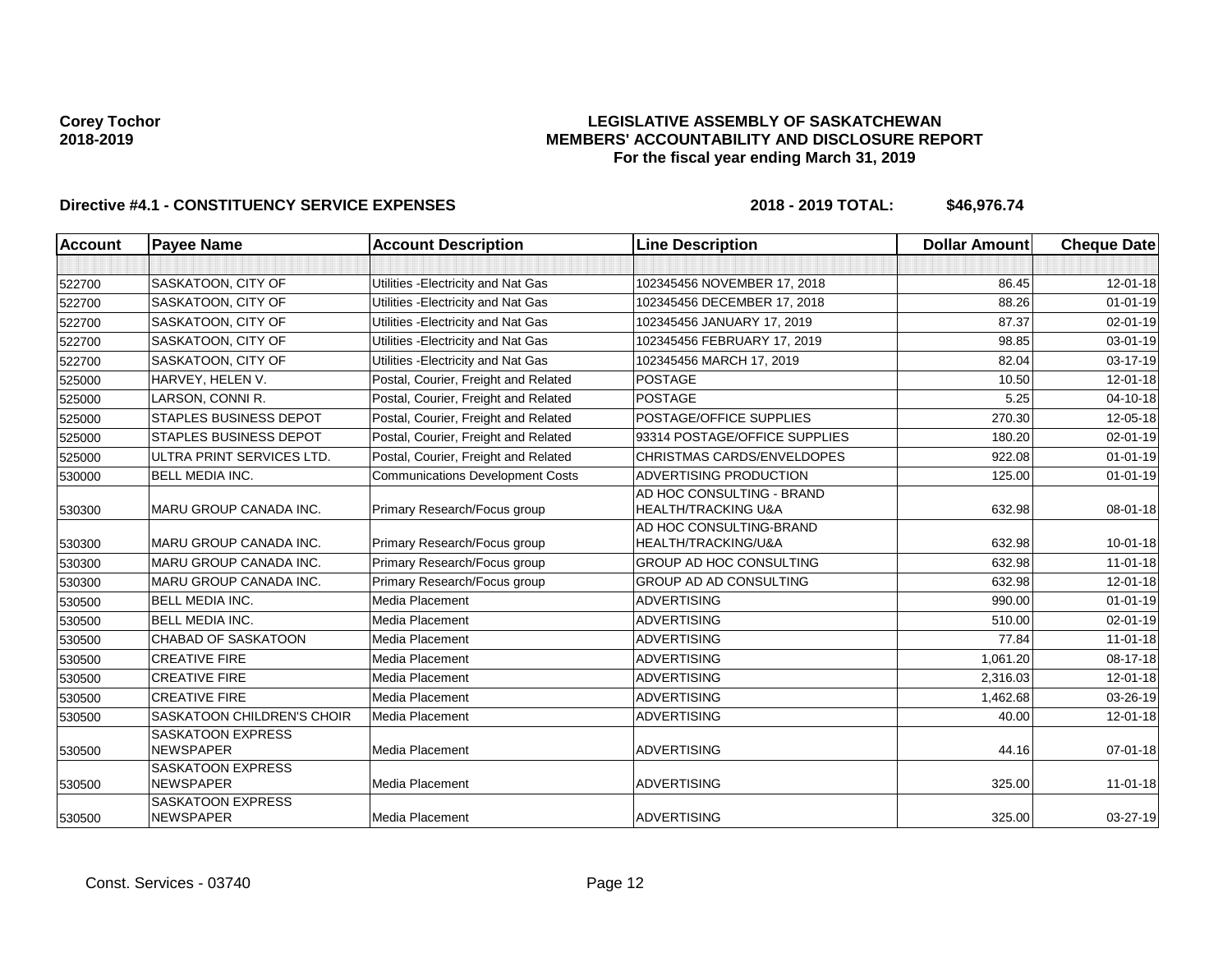### **LEGISLATIVE ASSEMBLY OF SASKATCHEWAN MEMBERS' ACCOUNTABILITY AND DISCLOSURE REPORT For the fiscal year ending March 31, 2019**

| <b>Cheque Date</b> | <b>Dollar Amount</b> | <b>Line Description</b>                 | <b>Account Description</b>           | <b>Payee Name</b>             | <b>Account</b> |
|--------------------|----------------------|-----------------------------------------|--------------------------------------|-------------------------------|----------------|
|                    |                      |                                         |                                      |                               |                |
| $07 - 01 - 18$     | 5,500.00             | <b>ADVERTISING</b>                      | Media Placement                      | <b>SASKTEL CENTRE</b>         | 530500         |
| 09-04-18           | 75.00                | <b>WREATH</b>                           | <b>Promotional Items</b>             | SASKATOON POPPY CAMPAIGN      | 530900         |
| $01 - 02 - 19$     | 72.07                | REIMB: FLORAL ARRANGEMENT               | <b>Promotional Items</b>             | TOCHOR, COREY J               | 530900         |
| $01 - 01 - 19$     | 3,273.27             | CHRISTMAS CARDS/ENVELDOPES              | <b>Promotional Items</b>             | ULTRA PRINT SERVICES LTD.     | 530900         |
| 12-19-18           | 120.00               | COREY TOCHOR MLA SUBSCRIPTION<br>425354 | Books, Mags and Ref Materials        | <b>STARPHOENIX</b>            | 550200         |
| $08 - 01 - 18$     | 24.39                | <b>MISC OFFICE SUPPLIES</b>             | <b>Other Material and Supplies</b>   | HARVEY, HELEN V.              | 555000         |
| $11-01-18$         | 32.03                | MISC OFFICE SUPPLIES                    | Other Material and Supplies          | HARVEY, HELEN V.              | 555000         |
| $11 - 21 - 18$     | 126.42               | <b>MISC OFFICE SUPPLIES</b>             | Other Material and Supplies          | HARVEY, HELEN V.              | 555000         |
| 01-09-19           | 22.25                | MISC OFFICE SUPPLIES                    | Other Material and Supplies          | HARVEY, HELEN V.              | 555000         |
| $02 - 11 - 19$     | 37.99                | COFFEE MAKER/MISC OFFICE SUPPLIES       | Other Material and Supplies          | HARVEY, HELEN V.              | 555000         |
| 03-01-19           | 157.92               | <b>MISC OFFICE SUPPLIES</b>             | Other Material and Supplies          | HARVEY, HELEN V.              | 555000         |
| 05-14-18           | 84.95                | <b>MISC OFFICE SUPPLIES</b>             | Other Material and Supplies          | LARSON, CONNI R.              | 555000         |
| 03-26-19           | 46.64                | MISC OFFICE SUPPLIES                    | Other Material and Supplies          | LARSON, CONNI R.              | 555000         |
| 11-20-18           | 182.32               | <b>MISC OFFICE SUPPLIES</b>             | Other Material and Supplies          | <b>PRAIRIE LASER</b>          | 555000         |
| $10 - 01 - 18$     | 105.95               | <b>IPAD CASE</b>                        | Other Material and Supplies          | <b>SASKTEL</b>                | 555000         |
| 05-01-18           | 16.42                | MISC & OFFICE SUPPLIES                  | Other Material and Supplies          | <b>STAPLES BUSINESS DEPOT</b> | 555000         |
| 08-01-18           | 30.15                | 93314 OFFICE SUPPLIES                   | Other Material and Supplies          | <b>STAPLES BUSINESS DEPOT</b> | 555000         |
| $10 - 01 - 18$     | 76.83                | 93314 MISC & OFFICE SUPPLIES            | Other Material and Supplies          | <b>STAPLES BUSINESS DEPOT</b> | 555000         |
| 12-05-18           | 24.76                | POSTAGE/OFFICE SUPPLIES                 | Other Material and Supplies          | <b>STAPLES BUSINESS DEPOT</b> | 555000         |
| $01 - 01 - 19$     | 85.83                | 93314 MISC & OFFICE SUPPLIES            | Other Material and Supplies          | <b>STAPLES BUSINESS DEPOT</b> | 555000         |
| $02 - 01 - 19$     | 39.83                | 93314 OFFICE SUPPLIES                   | Other Material and Supplies          | <b>STAPLES BUSINESS DEPOT</b> | 555000         |
| 03-01-19           | 77.03                | MISC OFFICE SUPPLIES 93314              | Other Material and Supplies          | <b>STAPLES BUSINESS DEPOT</b> | 555000         |
| 03-01-19           | 42.39                | MISC OFFICE SUPPLIES 93314              | Computer Software - Exp              | <b>STAPLES BUSINESS DEPOT</b> | 564600         |
| 02-11-19           | 135.68               | <b>COFFEE MAKER</b>                     | Office Furniture and Equipment - Exp | HARVEY, HELEN V.              | 565200         |
| $10 - 01 - 18$     | 763.19               | 911599999007 IPAD                       | Office Furniture and Equipment - Exp | <b>SASKTEL</b>                | 565200         |
| $04 - 12 - 18$     | 1,310.00             | Prepaid Expense Adjustment              |                                      |                               | 588950         |
|                    |                      |                                         |                                      |                               |                |
|                    |                      |                                         |                                      |                               |                |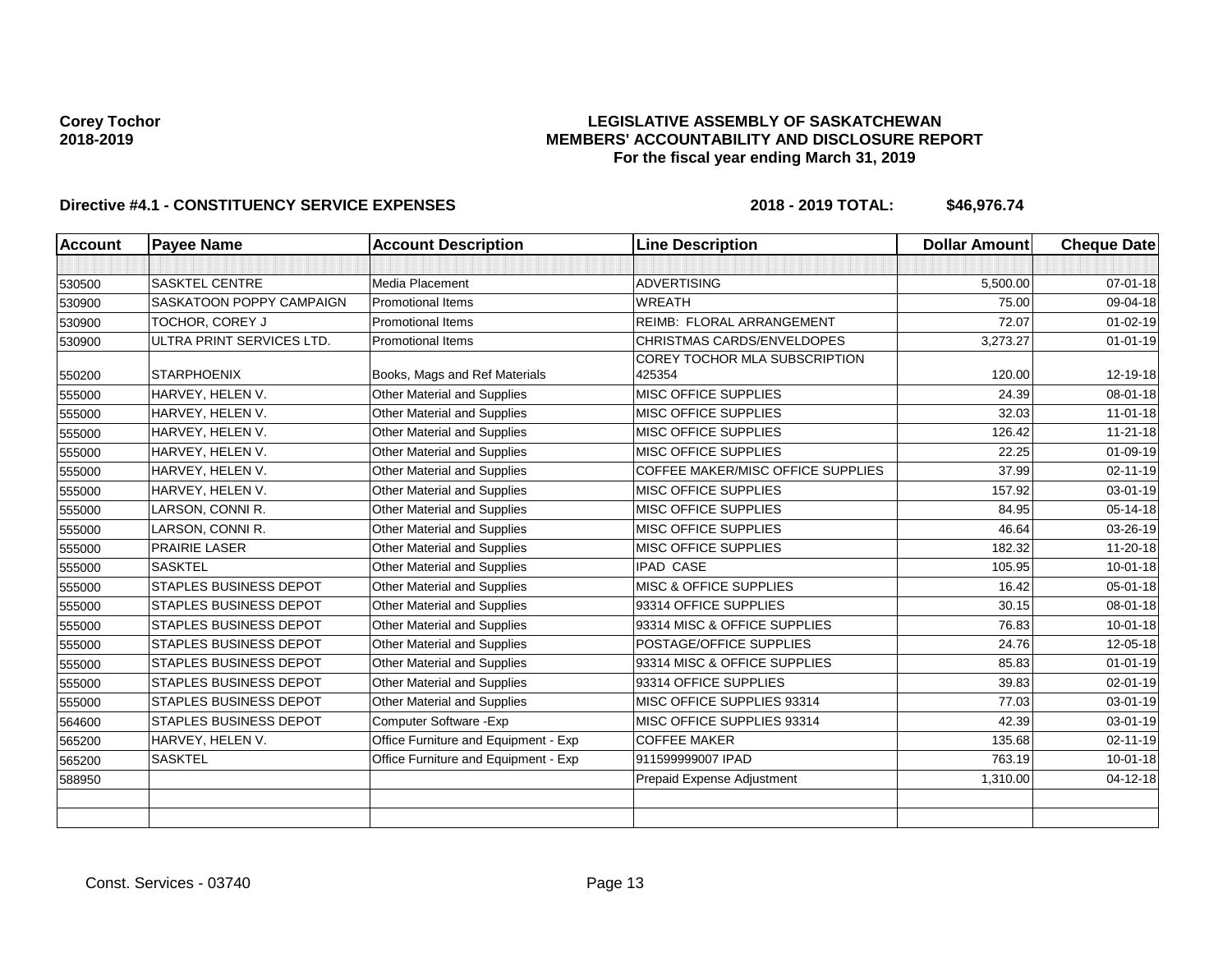### **LEGISLATIVE ASSEMBLY OF SASKATCHEWAN MEMBERS' ACCOUNTABILITY AND DISCLOSURE REPORT For the fiscal year ending March 31, 2019**

| <b>Account</b> | Payee Name | <b>Account Description</b> | <b>Line Description</b> | <b>Dollar Amount</b> | <b>Cheque Date</b> |
|----------------|------------|----------------------------|-------------------------|----------------------|--------------------|
|                |            |                            |                         |                      |                    |
|                |            |                            |                         |                      |                    |
|                |            |                            |                         |                      |                    |
|                |            |                            |                         |                      |                    |
|                |            |                            |                         |                      |                    |
|                |            |                            |                         |                      |                    |
|                |            |                            |                         |                      |                    |
|                |            |                            |                         |                      |                    |
|                |            |                            |                         |                      |                    |
|                |            |                            |                         |                      |                    |
|                |            |                            |                         |                      |                    |
|                |            |                            |                         |                      |                    |
|                |            |                            |                         |                      |                    |
|                |            |                            |                         |                      |                    |
|                |            |                            |                         |                      |                    |
|                |            |                            |                         |                      |                    |
|                |            |                            |                         |                      |                    |
|                |            |                            |                         |                      |                    |
|                |            |                            |                         |                      |                    |
|                |            |                            |                         |                      |                    |
|                |            |                            |                         |                      |                    |
|                |            |                            |                         |                      |                    |
|                |            |                            |                         |                      |                    |
|                |            |                            |                         |                      |                    |
|                |            |                            |                         |                      |                    |
|                |            |                            |                         |                      |                    |
|                |            |                            |                         |                      |                    |
|                |            |                            |                         |                      |                    |
|                |            |                            |                         |                      |                    |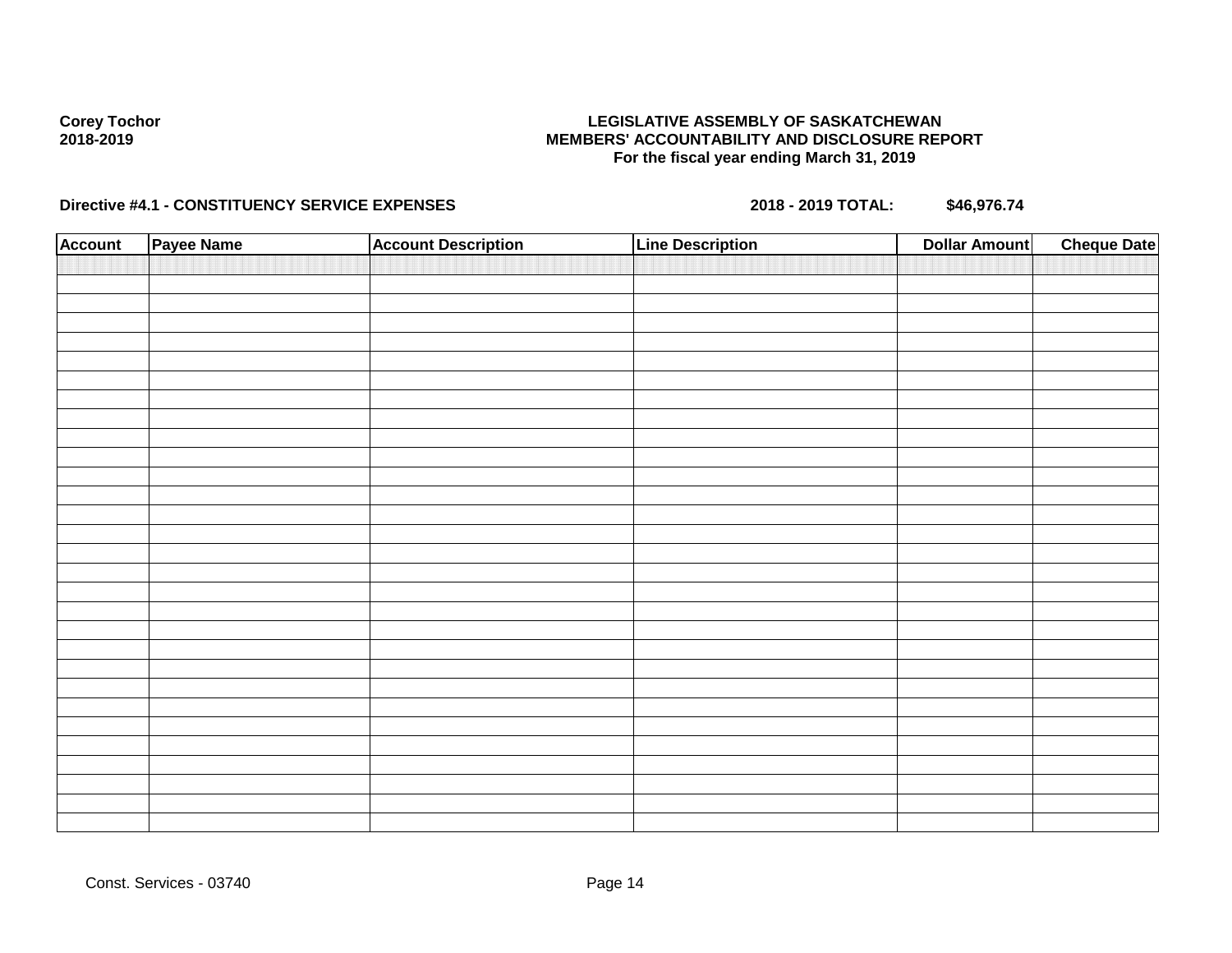### **LEGISLATIVE ASSEMBLY OF SASKATCHEWAN MEMBERS' ACCOUNTABILITY AND DISCLOSURE REPORT For the fiscal year ending March 31, 2019**

| <b>Account</b> | Payee Name | <b>Account Description</b> | <b>Line Description</b> | <b>Dollar Amount</b> | <b>Cheque Date</b> |
|----------------|------------|----------------------------|-------------------------|----------------------|--------------------|
|                |            |                            |                         |                      |                    |
|                |            |                            |                         |                      |                    |
|                |            |                            |                         |                      |                    |
|                |            |                            |                         |                      |                    |
|                |            |                            |                         |                      |                    |
|                |            |                            |                         |                      |                    |
|                |            |                            |                         |                      |                    |
|                |            |                            |                         |                      |                    |
|                |            |                            |                         |                      |                    |
|                |            |                            |                         |                      |                    |
|                |            |                            |                         |                      |                    |
|                |            |                            |                         |                      |                    |
|                |            |                            |                         |                      |                    |
|                |            |                            |                         |                      |                    |
|                |            |                            |                         |                      |                    |
|                |            |                            |                         |                      |                    |
|                |            |                            |                         |                      |                    |
|                |            |                            |                         |                      |                    |
|                |            |                            |                         |                      |                    |
|                |            |                            |                         |                      |                    |
|                |            |                            |                         |                      |                    |
|                |            |                            |                         |                      |                    |
|                |            |                            |                         |                      |                    |
|                |            |                            |                         |                      |                    |
|                |            |                            |                         |                      |                    |
|                |            |                            |                         |                      |                    |
|                |            |                            |                         |                      |                    |
|                |            |                            |                         |                      |                    |
|                |            |                            |                         |                      |                    |
|                |            |                            |                         |                      |                    |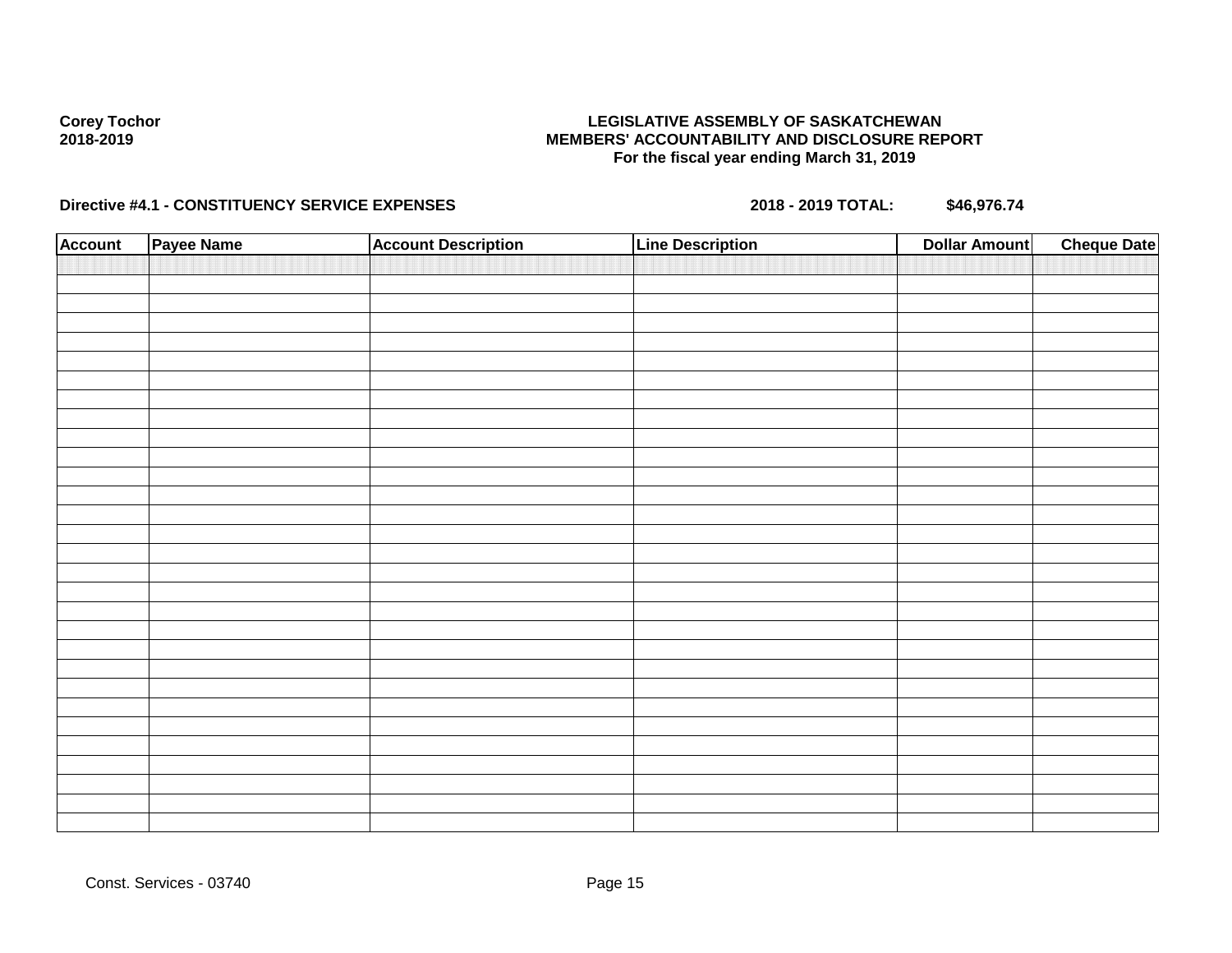### **LEGISLATIVE ASSEMBLY OF SASKATCHEWAN MEMBERS' ACCOUNTABILITY AND DISCLOSURE REPORT For the fiscal year ending March 31, 2019**

| <b>Account</b> | Payee Name | <b>Account Description</b> | <b>Line Description</b> | <b>Dollar Amount</b> | <b>Cheque Date</b> |
|----------------|------------|----------------------------|-------------------------|----------------------|--------------------|
|                |            |                            |                         |                      |                    |
|                |            |                            |                         |                      |                    |
|                |            |                            |                         |                      |                    |
|                |            |                            |                         |                      |                    |
|                |            |                            |                         |                      |                    |
|                |            |                            |                         |                      |                    |
|                |            |                            |                         |                      |                    |
|                |            |                            |                         |                      |                    |
|                |            |                            |                         |                      |                    |
|                |            |                            |                         |                      |                    |
|                |            |                            |                         |                      |                    |
|                |            |                            |                         |                      |                    |
|                |            |                            |                         |                      |                    |
|                |            |                            |                         |                      |                    |
|                |            |                            |                         |                      |                    |
|                |            |                            |                         |                      |                    |
|                |            |                            |                         |                      |                    |
|                |            |                            |                         |                      |                    |
|                |            |                            |                         |                      |                    |
|                |            |                            |                         |                      |                    |
|                |            |                            |                         |                      |                    |
|                |            |                            |                         |                      |                    |
|                |            |                            |                         |                      |                    |
|                |            |                            |                         |                      |                    |
|                |            |                            |                         |                      |                    |
|                |            |                            |                         |                      |                    |
|                |            |                            |                         |                      |                    |
|                |            |                            |                         |                      |                    |
|                |            |                            |                         |                      |                    |
|                |            |                            |                         |                      |                    |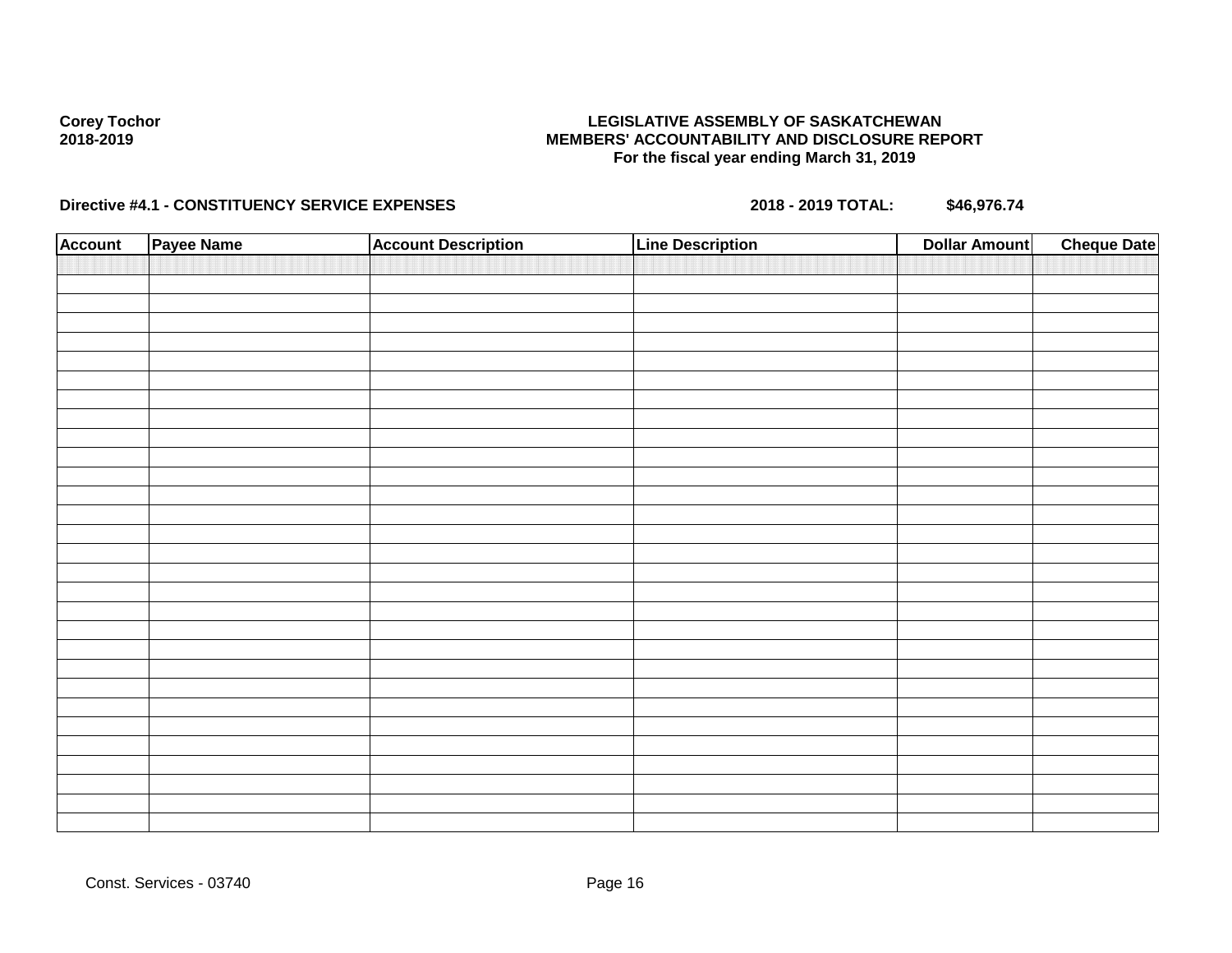### **LEGISLATIVE ASSEMBLY OF SASKATCHEWAN MEMBERS' ACCOUNTABILITY AND DISCLOSURE REPORT For the fiscal year ending March 31, 2019**

| <b>Account</b> | Payee Name | <b>Account Description</b> | <b>Line Description</b> | <b>Dollar Amount</b> | <b>Cheque Date</b> |
|----------------|------------|----------------------------|-------------------------|----------------------|--------------------|
|                |            |                            |                         |                      |                    |
|                |            |                            |                         |                      |                    |
|                |            |                            |                         |                      |                    |
|                |            |                            |                         |                      |                    |
|                |            |                            |                         |                      |                    |
|                |            |                            |                         |                      |                    |
|                |            |                            |                         |                      |                    |
|                |            |                            |                         |                      |                    |
|                |            |                            |                         |                      |                    |
|                |            |                            |                         |                      |                    |
|                |            |                            |                         |                      |                    |
|                |            |                            |                         |                      |                    |
|                |            |                            |                         |                      |                    |
|                |            |                            |                         |                      |                    |
|                |            |                            |                         |                      |                    |
|                |            |                            |                         |                      |                    |
|                |            |                            |                         |                      |                    |
|                |            |                            |                         |                      |                    |
|                |            |                            |                         |                      |                    |
|                |            |                            |                         |                      |                    |
|                |            |                            |                         |                      |                    |
|                |            |                            |                         |                      |                    |
|                |            |                            |                         |                      |                    |
|                |            |                            |                         |                      |                    |
|                |            |                            |                         |                      |                    |
|                |            |                            |                         |                      |                    |
|                |            |                            |                         |                      |                    |
|                |            |                            |                         |                      |                    |
|                |            |                            |                         |                      |                    |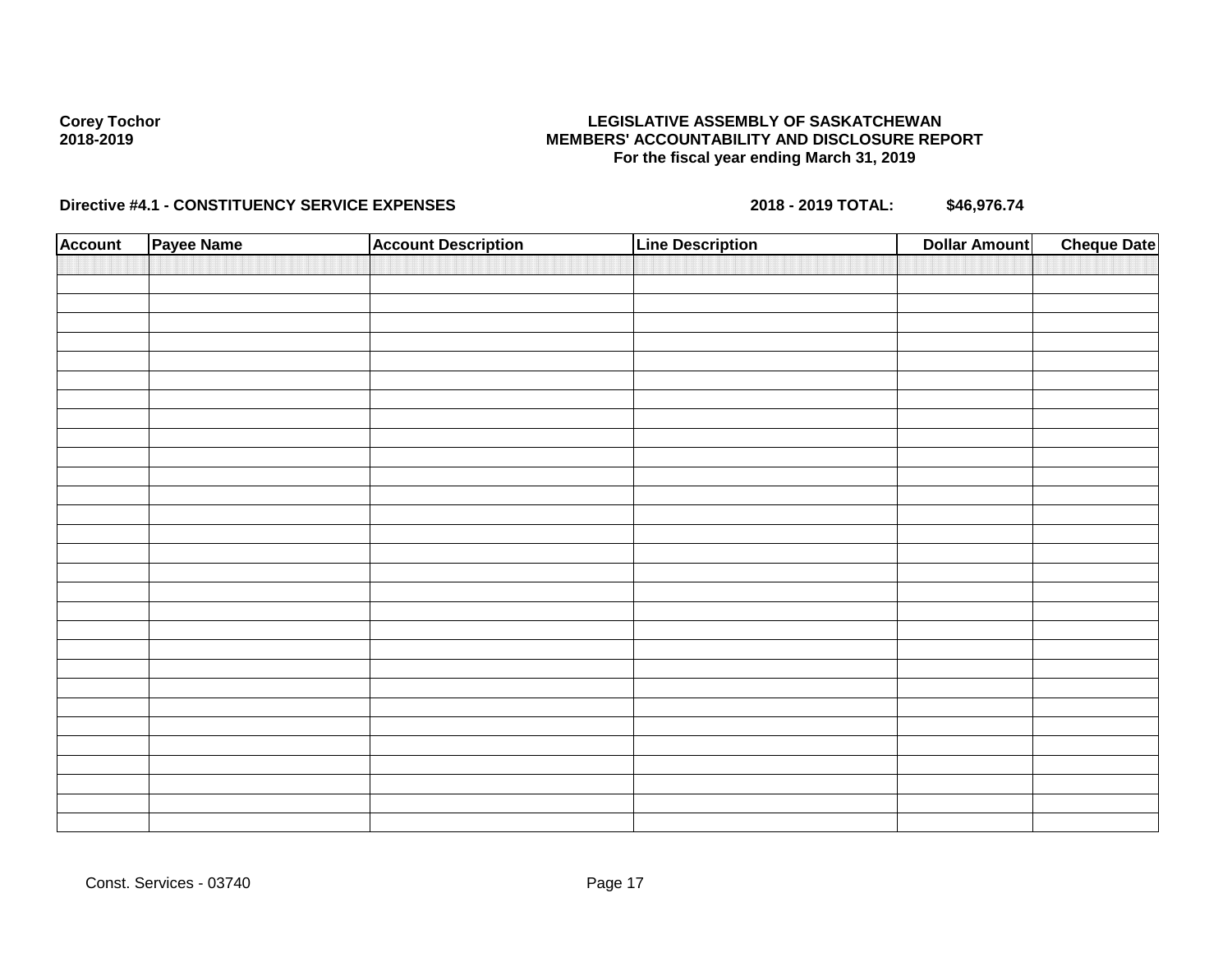### **LEGISLATIVE ASSEMBLY OF SASKATCHEWAN MEMBERS' ACCOUNTABILITY AND DISCLOSURE REPORT For the fiscal year ending March 31, 2019**

| <b>Account</b> | <b>Payee Name</b> | <b>Account Description</b> | <b>Line Description</b> | <b>Cheque Date</b><br>Dollar Amount |
|----------------|-------------------|----------------------------|-------------------------|-------------------------------------|
|                |                   |                            |                         |                                     |
|                |                   |                            |                         |                                     |
|                |                   |                            |                         |                                     |
|                |                   |                            |                         |                                     |
|                |                   |                            |                         |                                     |
|                |                   |                            |                         |                                     |
|                |                   |                            |                         |                                     |
|                |                   |                            |                         |                                     |
|                |                   |                            |                         |                                     |
|                |                   |                            |                         |                                     |
|                |                   |                            |                         |                                     |
|                |                   |                            |                         |                                     |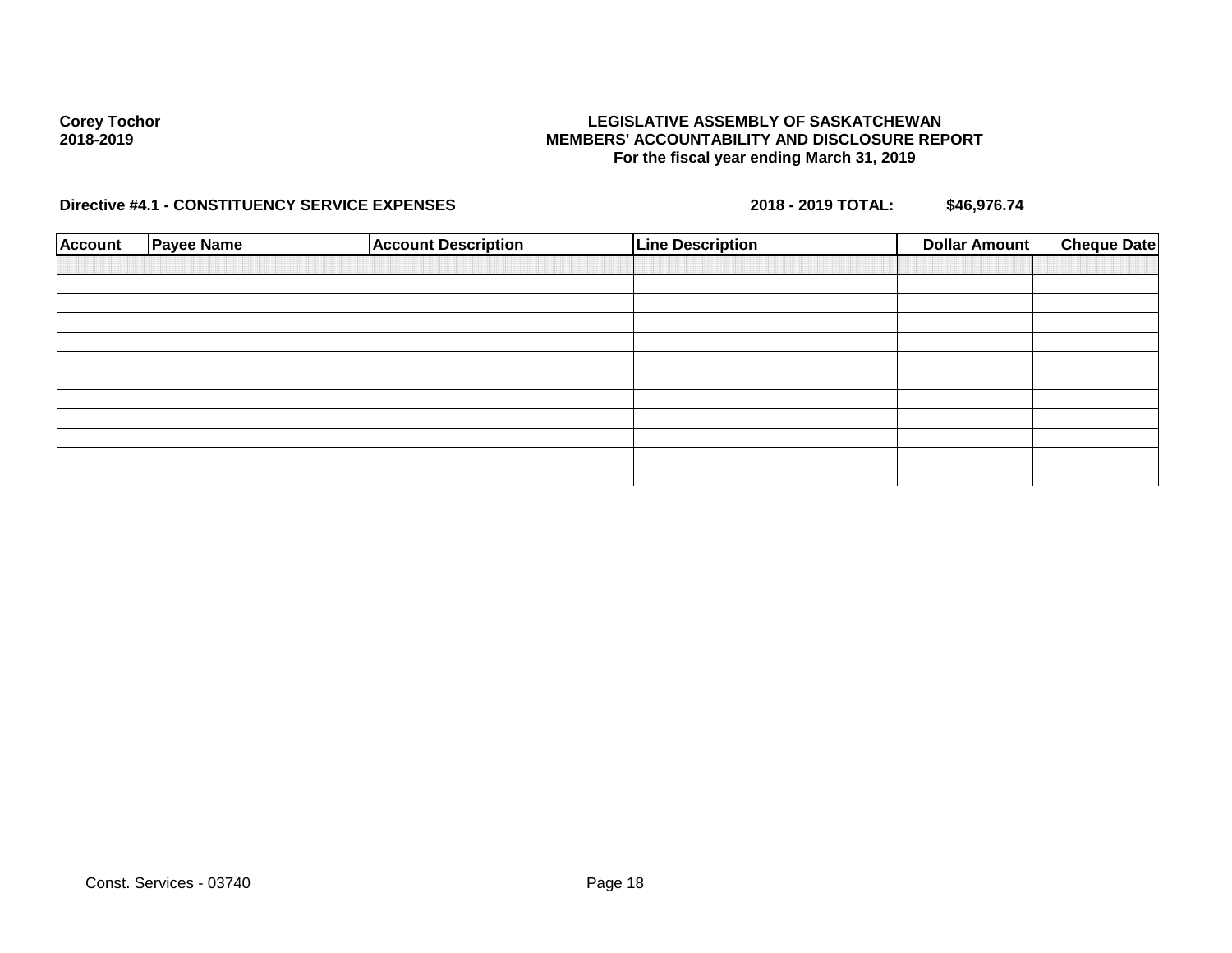### **LEGISLATIVE ASSEMBLY OF SASKATCHEWAN MEMBERS' ACCOUNTABILITY AND DISCLOSURE REPORT For the fiscal year ending March 31, 2019**

| <b>Account</b> | <b>Payee Name</b> | <b>Account Description</b>    | <b>Dollar Amount</b> | <b>Cheque Date</b> |
|----------------|-------------------|-------------------------------|----------------------|--------------------|
|                |                   |                               |                      |                    |
| 514300         | HARVEY, HELEN V.  | Part-Time/Permanent Part-Time | 1171.58              | 04-24-18           |
| 514300         | HARVEY, HELEN V.  | Part-Time/Permanent Part-Time | 1,874.54             | 05-08-18           |
| 514300         | HARVEY, HELEN V.  | Part-Time/Permanent Part-Time | 468.63               | 06-05-18           |
| 514300         | HARVEY, HELEN V.  | Part-Time/Permanent Part-Time | 702.95               | 06-13-18           |
| 514300         | HARVEY, HELEN V.  | Part-Time/Permanent Part-Time | 2,343.17             | 06-27-18           |
| 514300         | HARVEY, HELEN V.  | Part-Time/Permanent Part-Time | 1171.58              | 07-11-18           |
| 514300         | HARVEY, HELEN V.  | Part-Time/Permanent Part-Time | 2343.17              | $07 - 25 - 18$     |
| 514300         | HARVEY, HELEN V.  | Part-Time/Permanent Part-Time | 2,108.85             | 08-08-18           |
| 514300         | HARVEY, HELEN V.  | Part-Time/Permanent Part-Time | 2,108.85             | 08-22-18           |
| 514300         | HARVEY, HELEN V.  | Part-Time/Permanent Part-Time | 2,108.85             | 09-05-18           |
| 514300         | HARVEY, HELEN V.  | Part-Time/Permanent Part-Time | 1,640.21             | $10-17-18$         |
| 514300         | HARVEY, HELEN V.  | Part-Time/Permanent Part-Time | 1,171.58             | $11 - 01 - 18$     |
| 514300         | HARVEY, HELEN V.  | Part-Time/Permanent Part-Time | 2458.77              | $11 - 14 - 18$     |
| 514300         | HARVEY, HELEN V.  | Part-Time/Permanent Part-Time | 2,212.89             | 11-28-18           |
| 514300         | HARVEY, HELEN V.  | Part-Time/Permanent Part-Time | 2458.77              | 12-12-18           |
| 514300         | HARVEY, HELEN V.  | Part-Time/Permanent Part-Time | 2458.77              | 12-27-18           |
| 514300         | HARVEY, HELEN V.  | Part-Time/Permanent Part-Time | 1721.14              | $01 - 09 - 19$     |
| 514300         | HARVEY, HELEN V.  | Part-Time/Permanent Part-Time | 2,458.77             | $01 - 23 - 19$     |
| 514300         | HARVEY, HELEN V.  | Part-Time/Permanent Part-Time | 2458.77              | $02 - 06 - 19$     |
| 514300         | HARVEY, HELEN V.  | Part-Time/Permanent Part-Time | 2458.77              | 02-20-19           |
| 514300         | HARVEY, HELEN V.  | Part-Time/Permanent Part-Time | 2,212.89             | 03-06-19           |
| 514300         | HARVEY, HELEN V.  | Part-Time/Permanent Part-Time | 1,967.02             | 03-20-19           |
| 514300         | HARVEY, HELEN V.  | Part-Time/Permanent Part-Time | 2,617.73             | 04-03-19           |
| 514300         | LARSON, CONNI R.  | Part-Time/Permanent Part-Time | 1,171.58             | 04-24-18           |
| 514300         | LARSON, CONNI R.  | Part-Time/Permanent Part-Time | 468.63               | 05-08-18           |
| 514300         | LARSON, CONNI R.  | Part-Time/Permanent Part-Time | 2343.17              | 05-23-18           |
| 514300         | LARSON, CONNI R.  | Part-Time/Permanent Part-Time | 1,640.21             | 06-05-18           |
| 514300         | LARSON, CONNI R.  | Part-Time/Permanent Part-Time | 1640.21              | 06-13-18           |
| 514300         | LARSON, CONNI R.  | Part-Time/Permanent Part-Time | 468.63               | 06-27-18           |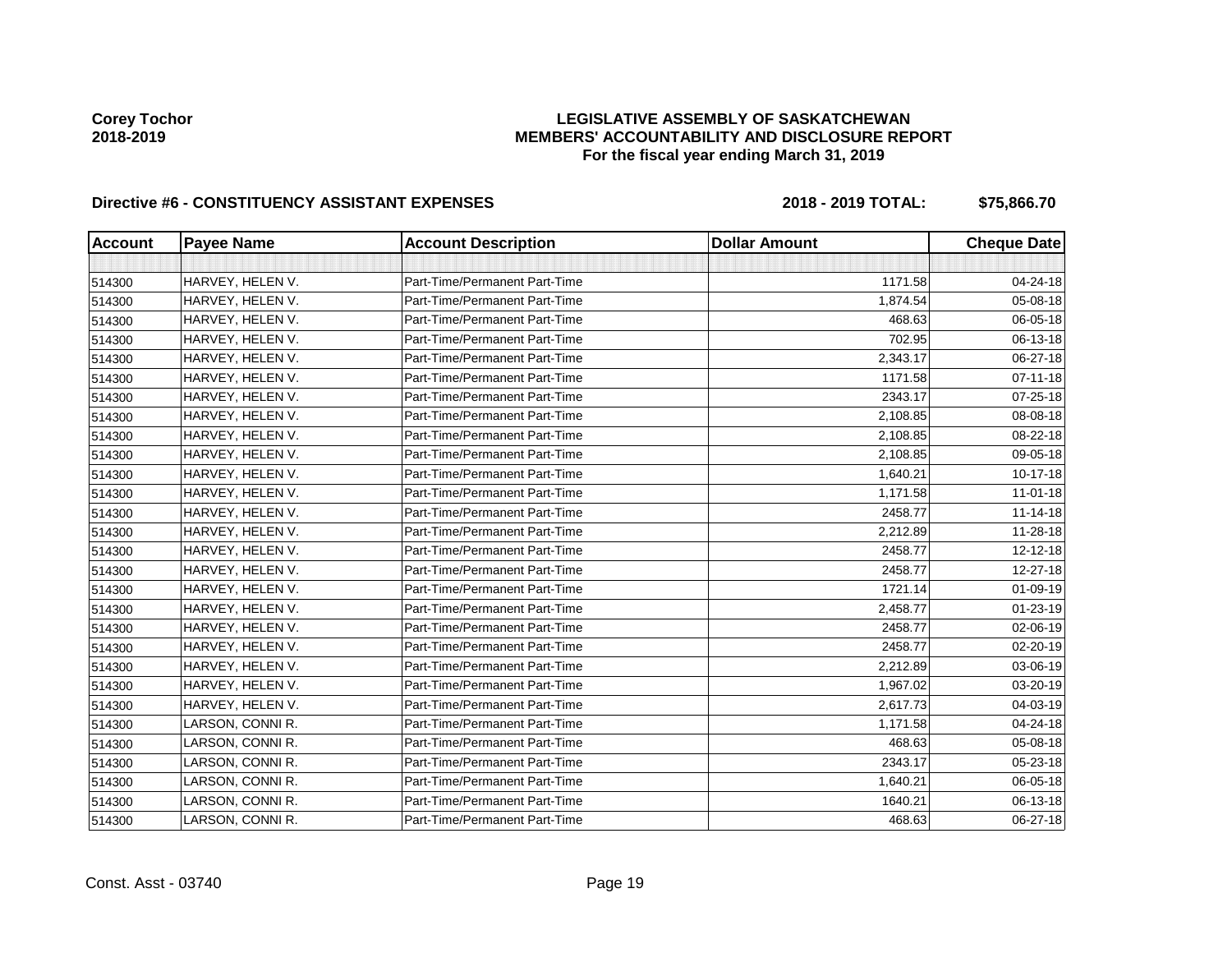### **LEGISLATIVE ASSEMBLY OF SASKATCHEWAN MEMBERS' ACCOUNTABILITY AND DISCLOSURE REPORT For the fiscal year ending March 31, 2019**

| <b>Account</b> | <b>Payee Name</b> | <b>Account Description</b>                    | <b>Dollar Amount</b> | <b>Cheque Date</b> |
|----------------|-------------------|-----------------------------------------------|----------------------|--------------------|
|                |                   |                                               |                      |                    |
| 514300         | LARSON, CONNI R.  | Part-Time/Permanent Part-Time                 | 937.27               | $07 - 11 - 18$     |
| 514300         | LARSON, CONNI R.  | Part-Time/Permanent Part-Time                 | 146.45               | $07 - 25 - 18$     |
| 514300         | LARSON, CONNI R.  | Part-Time/Permanent Part-Time                 | 146.45               | 08-08-18           |
| 514300         | LARSON, CONNI R.  | Part-Time/Permanent Part-Time                 | 146.45               | 08-22-18           |
| 514300         | LARSON, CONNI R.  | Part-Time/Permanent Part-Time                 | 146.45               | 09-05-18           |
| 514300         | LARSON, CONNI R.  | Part-Time/Permanent Part-Time                 | 2,108.85             | 09-19-18           |
| 514300         | LARSON, CONNI R.  | Part-Time/Permanent Part-Time                 | 2,343.17             | 10-03-18           |
| 514300         | LARSON, CONNI R.  | Part-Time/Permanent Part-Time                 | 468.63               | 10-17-18           |
| 514300         | LARSON, CONNI R.  | Part-Time/Permanent Part-Time                 | 1,171.58             | $11 - 01 - 18$     |
| 514300         | LARSON, CONNI R.  | Part-Time/Permanent Part-Time                 | 1874.54              | 11-28-18           |
| 514300         | LARSON, CONNI R.  | Part-Time/Permanent Part-Time                 | 1171.58              | 12-12-18           |
| 514300         | LARSON, CONNI R.  | Part-Time/Permanent Part-Time                 | 1,871.43             | 12-27-18           |
| 514300         | LARSON, CONNI R.  | Part-Time/Permanent Part-Time                 | 1,721.14             | 01-09-19           |
| 514300         | LARSON, CONNI R.  | Part-Time/Permanent Part-Time                 | 2458.77              | $01 - 23 - 19$     |
| 514300         | LARSON, CONNI R.  | Part-Time/Permanent Part-Time                 | 2,458.77             | 02-06-19           |
| 514300         | LARSON, CONNI R.  | Part-Time/Permanent Part-Time                 | 737.63               | 02-20-19           |
| 514300         | LARSON, CONNI R.  | Part-Time/Permanent Part-Time                 | 491.75               | 03-20-19           |
| 514300         | LARSON, CONNI R.  | Part-Time/Permanent Part-Time                 | 2,458.77             | 04-03-19           |
| 519900         | None (Default)    | Change in Y/E Accrued Empl Leave Entitlements | $-1220.21$           | 04-18-18           |
| 519900         | None (Default)    | Change in Y/E Accrued Empl Leave Entitlements | 1,796.55             | 04-08-19           |
|                |                   |                                               |                      |                    |
|                |                   |                                               |                      |                    |
|                |                   |                                               |                      |                    |
|                |                   |                                               |                      |                    |
|                |                   |                                               |                      |                    |
|                |                   |                                               |                      |                    |
|                |                   |                                               |                      |                    |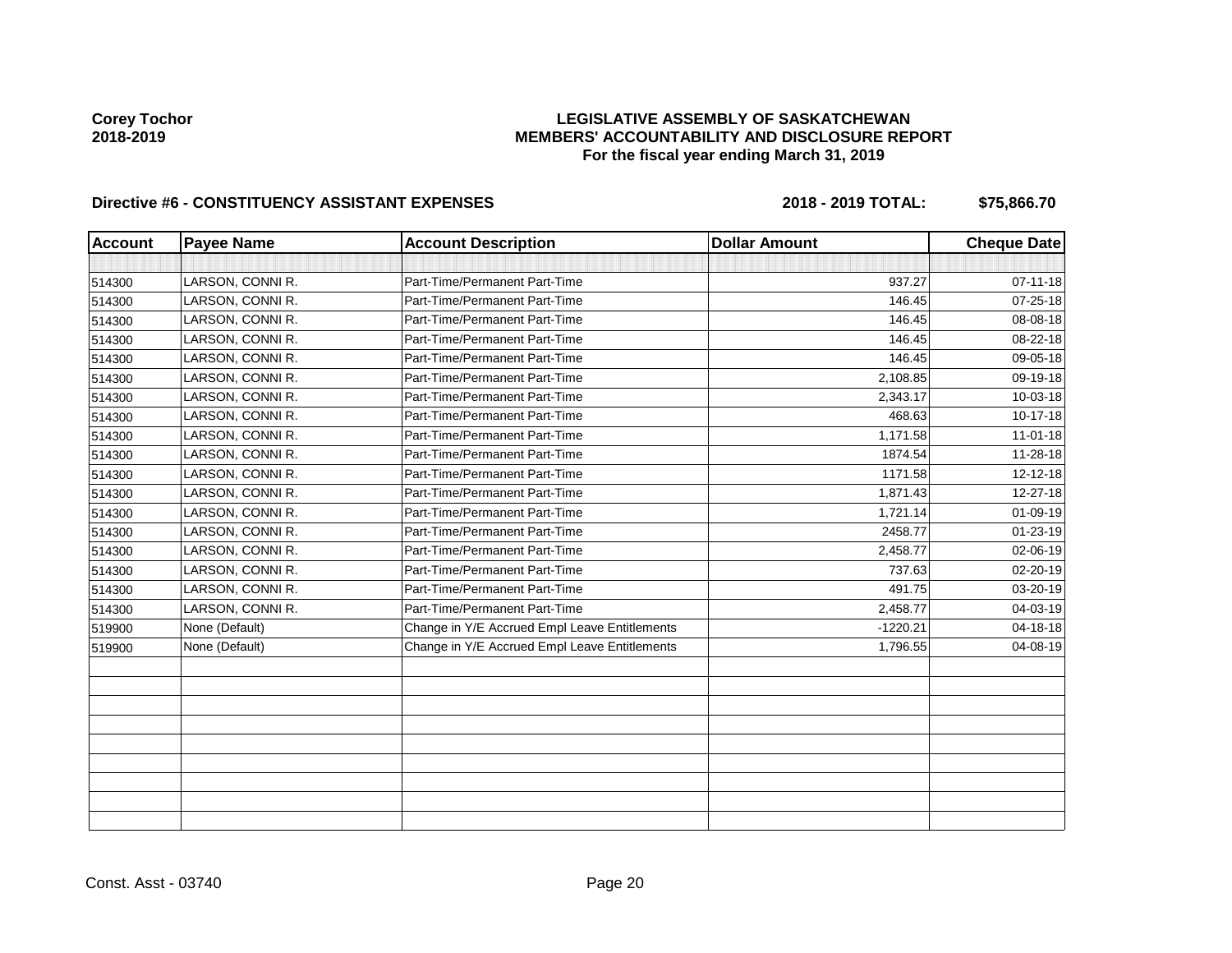### **LEGISLATIVE ASSEMBLY OF SASKATCHEWAN MEMBERS' ACCOUNTABILITY AND DISCLOSURE REPORT For the fiscal year ending March 31, 2019**

| <b>Account</b> | Payee Name | <b>Account Description</b> | <b>Dollar Amount</b> | <b>Cheque Date</b> |
|----------------|------------|----------------------------|----------------------|--------------------|
|                |            |                            |                      |                    |
|                |            |                            |                      |                    |
|                |            |                            |                      |                    |
|                |            |                            |                      |                    |
|                |            |                            |                      |                    |
|                |            |                            |                      |                    |
|                |            |                            |                      |                    |
|                |            |                            |                      |                    |
|                |            |                            |                      |                    |
|                |            |                            |                      |                    |
|                |            |                            |                      |                    |
|                |            |                            |                      |                    |
|                |            |                            |                      |                    |
|                |            |                            |                      |                    |
|                |            |                            |                      |                    |
|                |            |                            |                      |                    |
|                |            |                            |                      |                    |
|                |            |                            |                      |                    |
|                |            |                            |                      |                    |
|                |            |                            |                      |                    |
|                |            |                            |                      |                    |
|                |            |                            |                      |                    |
|                |            |                            |                      |                    |
|                |            |                            |                      |                    |
|                |            |                            |                      |                    |
|                |            |                            |                      |                    |
|                |            |                            |                      |                    |
|                |            |                            |                      |                    |
|                |            |                            |                      |                    |